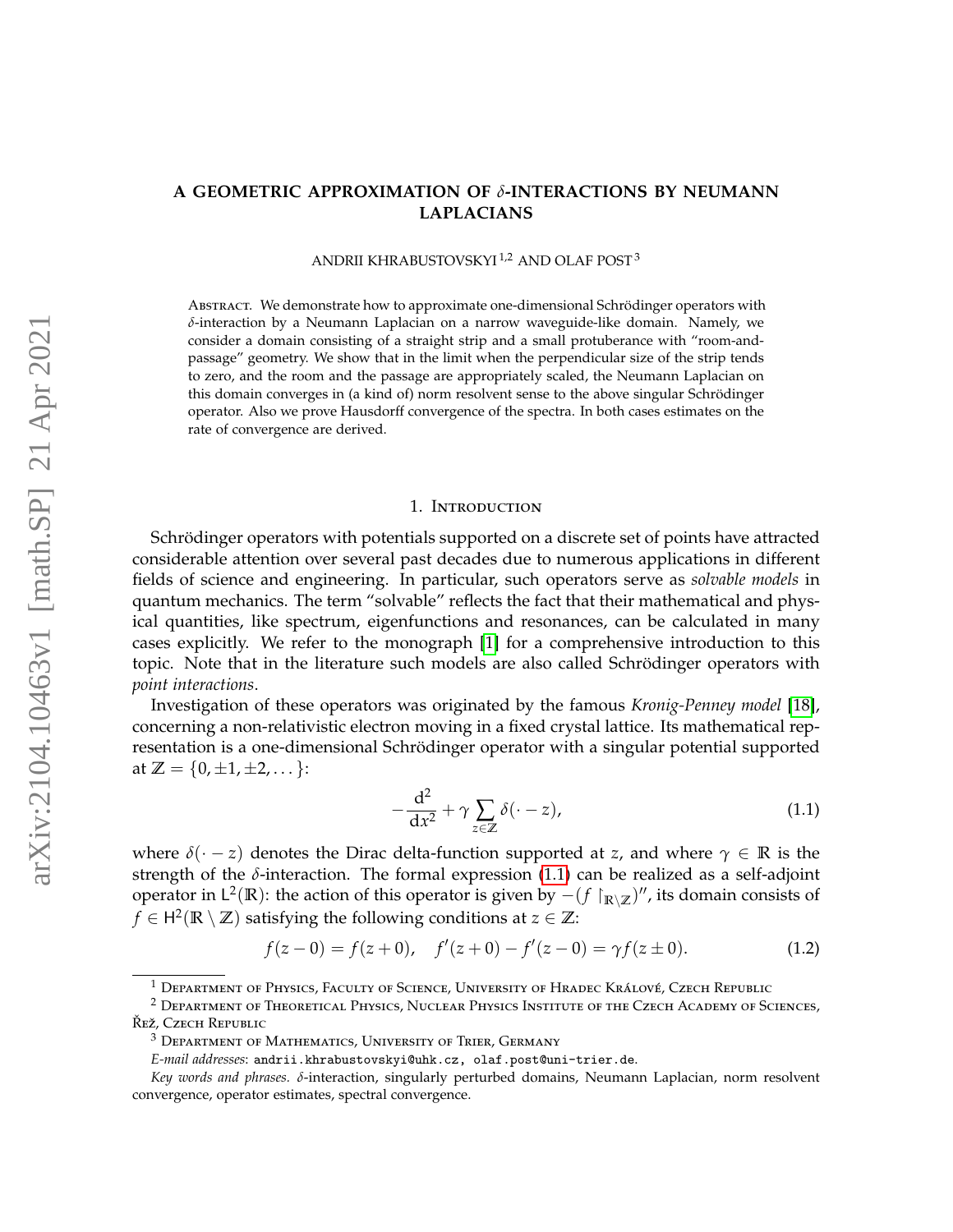One says that the conditions [\(1.2\)](#page-0-1) correspond to a *δ*-interaction with strength *γ* supported at the point *z*.

In the present paper we wish to contribute to the understanding of ways how Schrödinger operators with *δ*-interactions can be approximated by differential operators with regular coefficients. In what follows, we restrict ourselves to a Schrödinger operator on an open interval  $Ω_0$  (bounded or not) with a single  $\delta$ -interaction with strength  $γ$  supported at 0; we denote this operator by  $A_0$ . The obtained results can easily be extended to Schrödinger operators with finitely and even countably many *δ*-interactions, see Section [5.](#page-20-0)

One way of approximation is given by a sequence of Schrödinger operators with smooth *δ*-like potentials, see e.g. [\[1,](#page-22-0) Sec. 1.3.2]. In the present work we discuss another approach, in which the desired *δ*-interaction is generated by geometry. Namely, we construct a waveguide-like domain Ω*<sup>ε</sup>* such that its Neumann Laplacian A*<sup>ε</sup>* converges (in a kind of norm-resolvent topology) to the desired operator  $A_0$  as the perpendicular size of the guide tends to zero. Since the approximating operator is non-negative (minus the Laplacian), we can only expect  $\gamma \geq 0$  in the limit (in our convention,  $\gamma \geq 0$  leads to a non-negative operator with  $\delta$ -interaction, see [\(2.7\)](#page-4-0) for the corresponding form).



<span id="page-1-0"></span>FIGURE 1. The waveguide  $\Omega_{\varepsilon}$ 

The approximating domain will be a thickened version of  $\Omega_0$  with a decoration near  $0 \in \Omega_0$  given by a small passage  $P_\varepsilon$  and a larger (but shrinking) room  $R_\varepsilon$  (see Figure [1\)](#page-1-0). In particular, the room (a square with side length  $b_\varepsilon = \varepsilon^\beta$ ) can be chosen to shrink arbitrarily slow ( $\beta \in (0, 1/2)$ ), and the passage of height  $h_{\varepsilon} = \varepsilon^{\alpha}$  and width  $d_{\varepsilon} = \gamma \varepsilon^{\alpha+1}$  can shrink arbitrarily fast ( $\alpha > 0$ ). Nevertheless, the area  $\varepsilon^{2\beta}$  of the room  $R_{\varepsilon}$  is still shrinking compared to the transversal shrinking rate *ε* of the strip *S<sup>ε</sup>* . The strength of the *δ*-interaction is given by  $\gamma = d_{\varepsilon}/(h_{\varepsilon} \varepsilon)$ . Note that we can interpret the quotient of the width  $d_{\varepsilon}$  and the height  $h_{\varepsilon}$ of the passage as the (vertical) *conductance* of *P<sup>ε</sup>* .

It is interesting to compare our results with the the case, when the room is joined directly to the strip near 0 as on Figure [2.](#page-2-0) Such a geometrical configuration was considered in [\[11](#page-22-2)[,19\]](#page-22-3) (see also [\[23\]](#page-22-4) for a version with generalised norm resolvent convergence). The critical value 1/2 (in dimension 2) of the parameter *β* appears here as well. Namely, if  $β ∈ (0,1/2)$ , then the limit operator is the direct sum of the Laplacian with Dirichlet boundary condition at 0 (hence decouples) and the 0 operator on a one-dimensional space as in our case. In both cases (Figure [1](#page-1-0) and Figure [2\)](#page-2-0) the room area decays slower than the transversal shrinking rate, which attracts particles and leads to an own state (at energy 0). If the room is directly attached to the strip (Figure [2\)](#page-2-0), then it prevents transport along the strip, while in the present situation (Figure [1\)](#page-1-0) it leads to a repulsive (i.e. with  $\gamma \geq 0$ ) interaction at 0. Note that for the waveguide as on Figure [2](#page-2-0) in the critical case  $b_{\varepsilon} = \varepsilon^{1/2}$  the limiting operator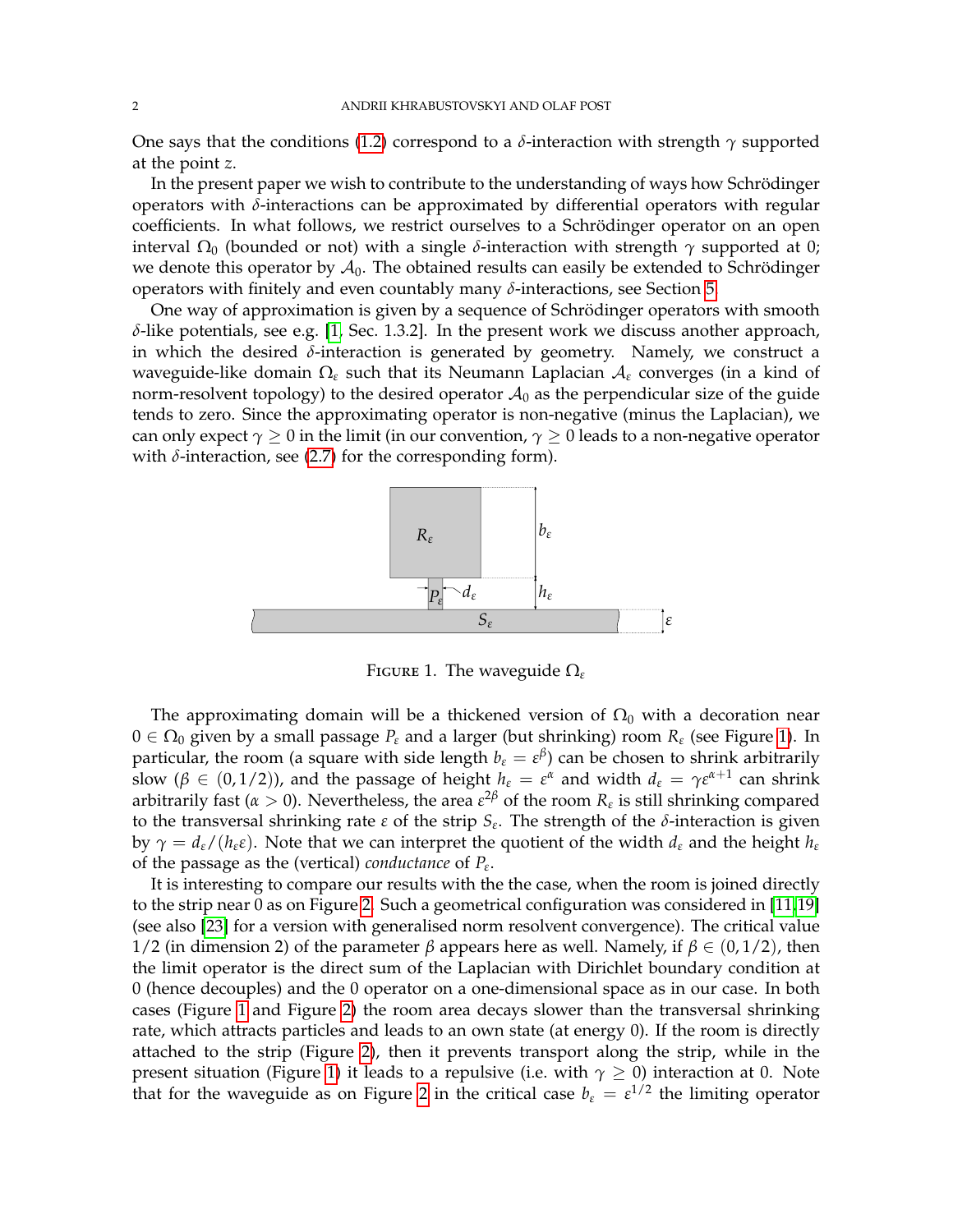is the Laplacian with another peculiar conditions at 0 (see the so-called "borderline case" in [\[11\]](#page-22-2) or [\[23\]](#page-22-4)); these conditions resemble [\(1.2\)](#page-0-1) with the coupling constant  $\gamma$  being replaced by a quantity dependent on the spectral parameter.



<span id="page-2-0"></span>Figure 2.

Domains with attached protuberances with "room-and-passage" geometry are widely used in spectral theory in order to demonstrate various peculiar effects. For example, R. Courant and D. Hilbert [\[9\]](#page-22-5) used such a domain as an example of a small perturbation breaking the continuity of eigenvalues of the Neumann Laplacian; see [\[3\]](#page-22-6) for more details. In [\[14\]](#page-22-7) such "rooms-and-passages" were used to construct a domain such that its Neumann Laplacian has prescribed essential spectrum (see also the overview [\[4\]](#page-22-8) for more details). Homogenization problems in domains with corrugated "room-and-passage"-like boundary were studied in [\[6,](#page-22-9)[7\]](#page-22-10). Finally, various peculiar examples in the theory of Sobolev spaces are based on domains with such a geometry, see [\[2,](#page-22-11) [10,](#page-22-12) [13\]](#page-22-13) and the monograph [\[20\]](#page-22-14).

As the spaces change while passing to the limit *ε* → 0, we use the framework of *generalised norm resolvent convergence* developed by the second author in [\[22\]](#page-22-15) and [\[23\]](#page-22-4). We provide a self-contained presentation including a new proof of spectral convergence (cf. Theorem [3.5\)](#page-8-0) in Section [3.](#page-6-0) As usual the generalised *norm* resolvent convergence is not much harder to show than other concepts such as versions of *strong* resolvent convergence used e.g. in homogenization theory [\[21,](#page-22-16) Chap. III], [\[27,](#page-22-17) Chap. XI].

Actually, our limit operator is *not* the Laplacian with *δ*-interaction itself (as already mentioned above), but its direct sum with the null operator on a one-dimensional space. In Remark [2.3](#page-6-1) we give some light on the appearance of this extra component.

The work is organized as follows. In Section [2](#page-2-1) we set the problem and formulate the main results, Theorem [2.1](#page-5-0) concerning the norm resolvent convergence and Theorem [2.2](#page-6-2) concerning the spectral convergence. Note that we treat even more general operators  $-\frac{d^2}{dx^2}$  $\frac{d^2}{dx^2} + V_0 + \delta(\cdot)$ , where  $V_0$  is a regular potential. In Section [3](#page-6-0) we give two abstract results designed for studying convergence of operators in varying Hilbert spaces. Using them we prove the main results in Section [4.](#page-12-0) Finally, in Section [5](#page-20-0) we discuss the case of countably many point interactions.

### 2. Setting of the problem and the main result

<span id="page-2-1"></span>2.1. **The waveguide**  $\Omega_{\varepsilon}$  and the operator  $\mathcal{A}_{\varepsilon}$ . Throughout the paper we denote points in  $\mathbb{R}^2$  by **x** = (*x*<sub>1</sub>, *x*<sub>2</sub>). Let  $Ω_0$  = ( $\ell_$ −,  $\ell_+$ ) ⊂ **R** be an interval satisfying

<span id="page-2-3"></span><span id="page-2-2"></span>
$$
-\infty \leq \ell_- < 0 < \ell_+ \leq \infty. \tag{2.1}
$$

Let  $\varepsilon \in (0, \varepsilon_0]$  be a small parameter. We set

$$
d_{\varepsilon} = \gamma \varepsilon^{\alpha+1}, \quad h_{\varepsilon} = \varepsilon^{\alpha}, \quad b_{\varepsilon} = \varepsilon^{\beta} \quad \text{with} \quad \alpha > 0, \ 0 < \beta < \frac{1}{2}, \ \gamma > 0. \tag{2.2}
$$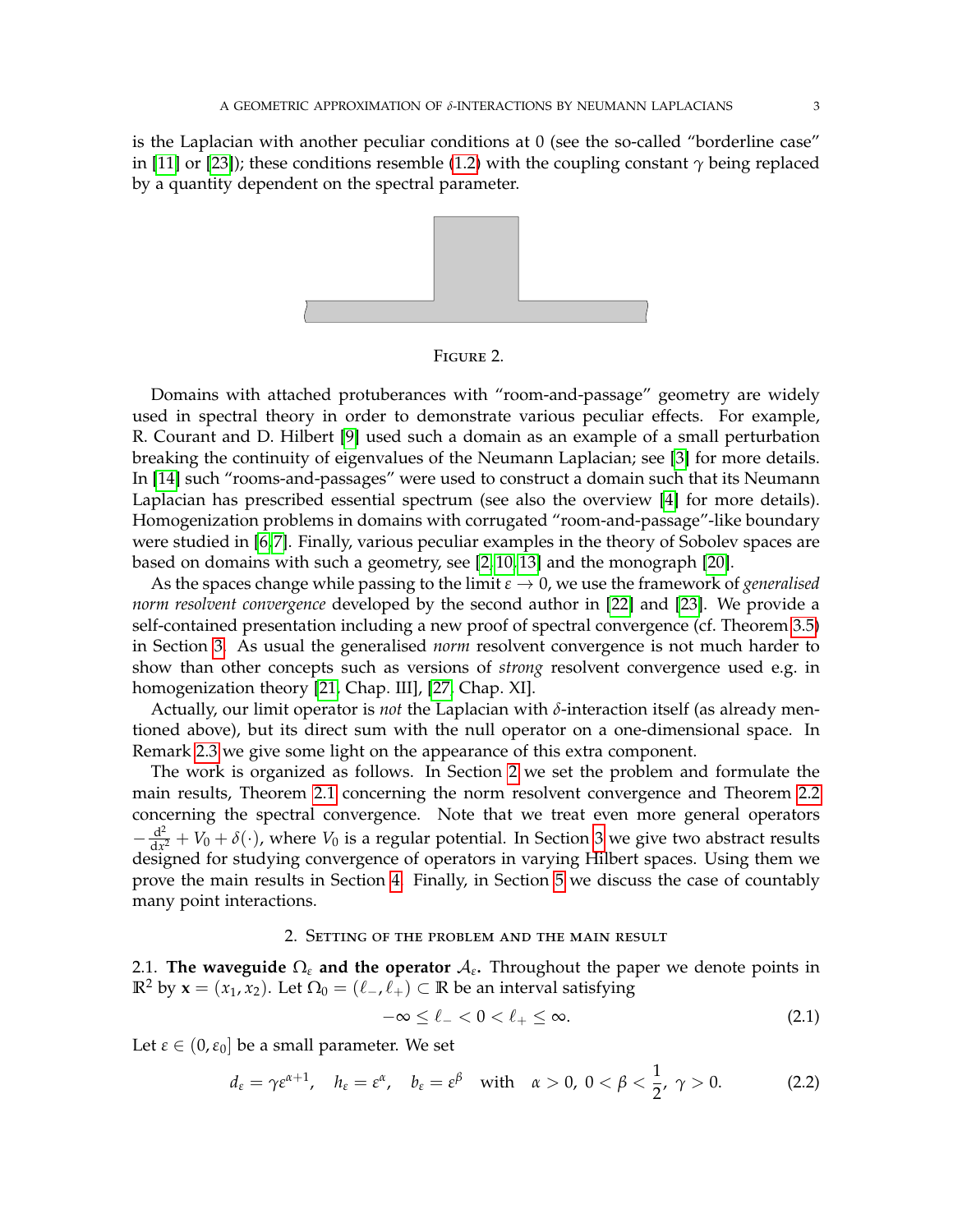Moreover, we claim  $\varepsilon_0$  to be sufficiently small, namely

<span id="page-3-0"></span>
$$
\varepsilon_0 < \min\Big\{ (2\gamma)^{-1/\alpha}, |\ell_-|, \ell_+\Big\}, \quad \varepsilon_0 < \gamma^{-1/(\alpha+1-\beta)}, \quad \text{and} \quad \varepsilon_0 < \min\Big\{ \gamma, \gamma^{-1} \Big\}. \tag{2.3}
$$

The first assumption in [\(2.3\)](#page-3-0) implies

$$
d_{\varepsilon} \leq \frac{\varepsilon}{2} \quad \text{and} \quad [-\varepsilon, \varepsilon] \subset \Omega_0,
$$
 (2.4)

the second one leads to

<span id="page-3-2"></span><span id="page-3-1"></span>
$$
d_{\varepsilon} \leq b_{\varepsilon},\tag{2.5}
$$

and the last one yields  $|\ln \gamma| \leq |\ln \varepsilon|$  (it will be used in the proof of Lemma [4.3\)](#page-12-1). Note that, since either  $\gamma \leq 1$  or  $\gamma^{-1} \leq 1$ , one has  $\varepsilon_0 < 1$ . Finally, we introduce the domains

$$
S_{\varepsilon} = \left\{ \mathbf{x} \in \mathbb{R}^2 : x_1 \in \Omega_0, x_2 \in (-\varepsilon, 0) \right\}
$$
 (straight strip),  
\n
$$
P_{\varepsilon} = \left\{ \mathbf{x} \in \mathbb{R}^2 : |x_1| < \frac{d_{\varepsilon}}{2}, x_2 \in (0, h_{\varepsilon}) \right\}
$$
 (passage),  
\n
$$
R_{\varepsilon} = \left\{ \mathbf{x} \in \mathbb{R}^2 : |x_1| < \frac{b_{\varepsilon}}{2}, x_2 \in (h_{\varepsilon}, h_{\varepsilon} + b_{\varepsilon}) \right\}
$$
 (room),

and the resulting domain Ω*<sup>ε</sup>* given by

<span id="page-3-3"></span>
$$
\Omega_\epsilon = \text{int}(\overline{S_\epsilon \cup P_\epsilon \cup R_\epsilon})
$$

(here int( $\cdot$ ) stands for the interior of a subset of  $\mathbb{R}^2$ ). Due to [\(2.4\)](#page-3-1)–[\(2.5\)](#page-3-2) the geometry of Ω*ε* is exactly as shown in Figure [1,](#page-1-0) i.e. the bottom part (respectively, the top part) of *∂P<sup>ε</sup>* is contained in the top part of  $\partial S$ <sup>*ε*</sup> (respectively, the bottom part of  $\partial R$ <sup>*ε*</sup>).

In the Hilbert space  $\mathcal{H}_{\varepsilon} \coloneqq \mathsf{L}^2(\Omega_{\varepsilon})$  we introduce the sesquilinear form

$$
\mathfrak{a}_{\varepsilon}[u,v] = \int_{\Omega_{\varepsilon}} \left( \nabla u(\mathbf{x}) \cdot \overline{\nabla v(\mathbf{x})} + V_{\varepsilon}(\mathbf{x}) u(\mathbf{x}) \overline{v(\mathbf{x})} \right) d\mathbf{x}, \quad d\text{om}(\mathfrak{a}_{\varepsilon}) = \mathsf{H}^{1}(\Omega_{\varepsilon}) \tag{2.6}
$$

with a real-valued potential  $V_\varepsilon \in L^\infty(\Omega_\varepsilon)$ . This form is densely defined in  $L^2(\Omega_\varepsilon)$ , nonnegative and closed, consequently [\[17,](#page-22-18) Theorem VI.2.1] there is a unique non-negative selfadjoint operator  $\mathcal{A}_\varepsilon$  acting in  $\mathsf{L}^2(\Omega_\varepsilon)$  such that the domain inclusion  $\mathrm{dom}(\mathcal{A}_\varepsilon)\subset\mathrm{dom}(\mathfrak{a}_\varepsilon)$ and the equality

$$
(\mathcal{A}_{\varepsilon}u,v)_{L^2(\Omega_{\varepsilon})}=\mathfrak{a}_{\varepsilon}[u,v],\quad \forall u\in\text{dom}(\mathcal{A}_{\varepsilon}),\ v\in\text{dom}(\mathfrak{a}_{\varepsilon})
$$

hold. Obviously,  $A_\varepsilon = -\Delta_{\Omega_\varepsilon} + V_\varepsilon$ , where  $\Delta_{\Omega_\varepsilon}$  is the Neumann Laplacian on  $\Omega_\varepsilon$ .

The main goal of this work is to describe the behavior of the resolvent and the spectrum of  $A_{\varepsilon}$  as  $\varepsilon \to 0$ . In the next subsection we introduce the anticipated limiting operator.

2.2. **The operator**  $\mathcal{A}_0$ . Recall that  $\Omega_0 \subset \mathbb{R}$  is an open interval containing 0, see [\(2.1\)](#page-2-2). We denote

$$
\mathcal{H}_0\coloneqq \mathsf{L}^2(\Omega_0)\oplus \mathbb{C},
$$

i.e.  $\mathcal{H}_0$  is a Hilbert space consisting of  $f = (f_1, f_2) \in \mathsf{L}^2(\Omega_0) \times \mathbb{C}$  equipped with the scalar product

$$
(f,g)_{\mathcal{H}_0} = \int_{\Omega_0} f_1 \overline{g_1} \, dx + f_2 \overline{g_2}, \quad f = (f_1, f_2), \ g = (g_1, g_2).
$$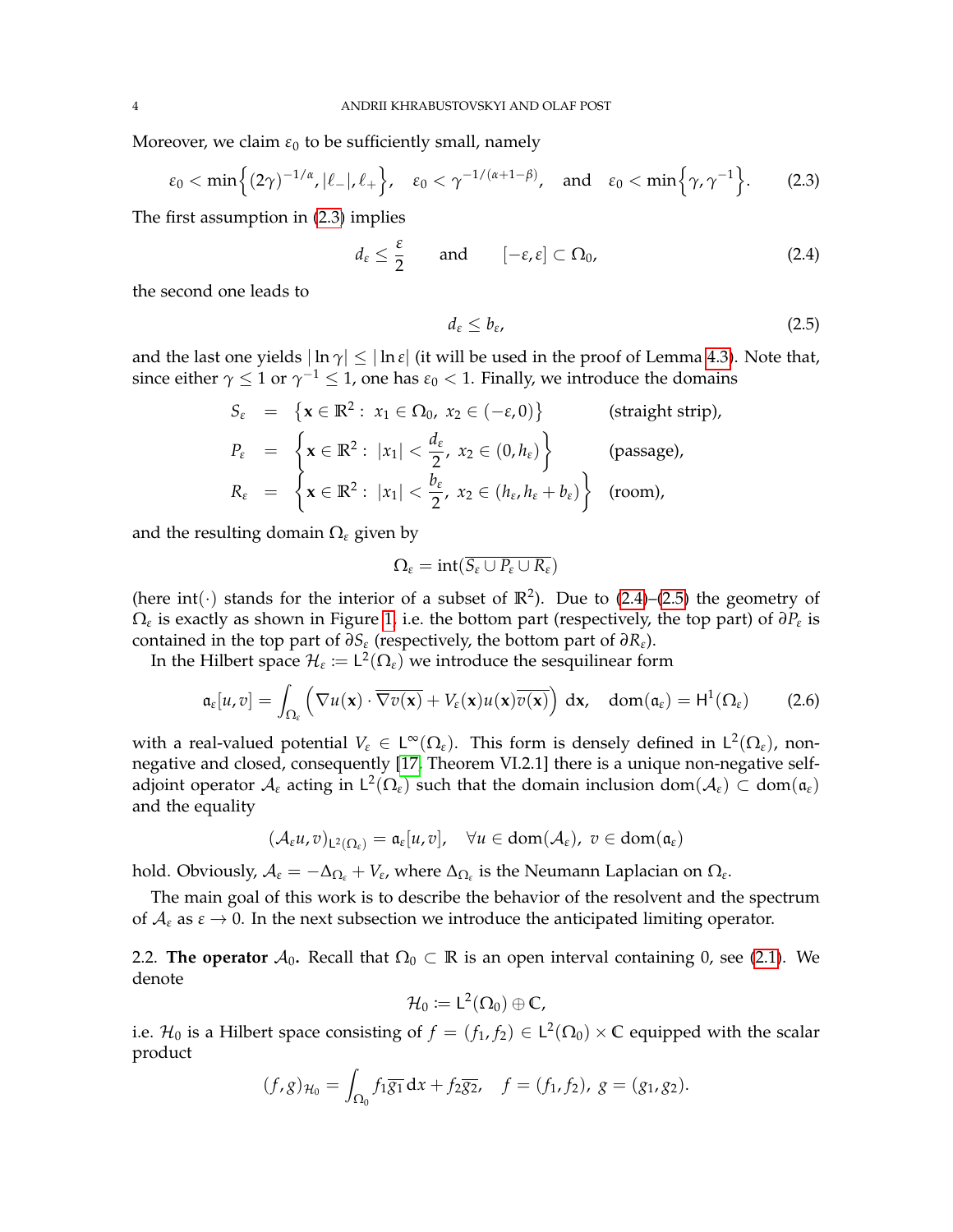In the space  $\mathcal{H}_0$  we introduce the sesquilinear form  $\mathfrak{a}_0$  defined by

$$
\mathfrak{a}_0[f, g] = \int_{\Omega_0} \left( f_1'(x) \overline{g_1'(x)} + V_0(x) f_1(x) \overline{g_1(x)} \right) dx + \gamma f_1(0) \overline{g_1(0)},
$$
\n
$$
\text{dom}(\mathfrak{a}_0) = \mathsf{H}^1(\Omega_0) \times \mathbb{C},
$$
\n(2.7)

where  $V_0 \in L^{\infty}(\Omega_0)$ . It is easy to see that the above form is densely defined in  $\mathcal{H}_0$ , nonnegative and closed. We denote by  $A_0$  the self-adjoint operator associated with  $a_0$ . It is easy to show that its domain is given by

$$
dom(\mathcal{A}_0) = \left\{ f = (f_1, f_2) \in H^2(\Omega_0 \setminus \{0\}) \times \mathbb{C} : \begin{array}{l} f_1(-0) = f_1(+0), \\ f'_1(+0) - f'_1(-0) = \gamma f_1(\pm 0), \\ f'_1(\ell_-) = 0 \text{ provided } \ell_- > -\infty, \\ f'_1(\ell_+) = 0 \text{ provided } \ell_+ < \infty \end{array} \right\},
$$

$$
(\mathcal{A}_0 f)_1(x) = -f''_1(x) + V_0(x) f_1(x), \quad (x \neq 0), \qquad (\mathcal{A}_0 f)_2 = 0.
$$

Evidently,

<span id="page-4-0"></span> $\mathcal{A}_0 = \widehat{\mathcal{A}}_0 \oplus 0_{\mathbb{C}}$  in  $L^2(\Omega_0) \oplus \mathbb{C}$ ,

where  $0<sub>C</sub>$  is the null-operator in C, and  $\hat{\mathcal{A}}_0$  is defined by the operation

$$
-\frac{d^2}{dx^2} + V_0 \quad \text{on} \quad (\ell_-,0) \cup (0,\ell_+)
$$

with Neumann conditions at  $\ell_-$  (provided  $\ell_- > -\infty$ ) and  $\ell_+$  (provided  $\ell_+ < \infty$ ) and *δ*-coupling with strength  $γ$  at  $x = 0$ . Consequently,

$$
\sigma(\mathcal{A}_0)=\sigma(\widehat{\mathcal{A}}_0)\cup\{0\}.
$$

2.3. **Resolvent convergence.** Our first goal is to prove (a kind of) norm resolvent convergence of the operator  $A_{\varepsilon}$  to the operator  $A_0$ . Since these operators act in different Hilbert spaces  $H_{\varepsilon} = L^2(\Omega_{\varepsilon})$  and  $H_0 = L^2(\Omega_0) \oplus \mathbb{C}$ , respectively, the standard definition of norm resolvent convergence cannot be applied here and should be modified in an appropriate way. The modified definition should be adjusted in such a way that it still implies the convergence of spectra as it takes place in the classical situation. The standard approach (see, e.g. the abstract scheme in [\[16\]](#page-22-19) and its applications to homogenization in perforated spaces [\[21,](#page-22-16) Chap. III], [\[27,](#page-22-17) Chap. XI]) is to treat the operator  $\mathcal{L}_\varepsilon\colon \mathcal{H}_0\to \mathcal{H}_\varepsilon$ ,

<span id="page-4-1"></span>
$$
\mathcal{L}_{\varepsilon} := \mathcal{R}_{\varepsilon} \mathcal{J}_{\varepsilon} - \mathcal{J}_{\varepsilon} \mathcal{R}_0,
$$

where  $\mathcal{R}_\varepsilon$  and  $\mathcal{R}_0$  are the resolvents of  $\mathcal{A}_\varepsilon$  and  $\mathcal{A}_0$ , respectively, and  $\mathcal{J}_\varepsilon\colon\mathcal{H}_0\to\mathcal{H}_\varepsilon$  is a suitable bounded linear operator being "almost isometric" in a sense that

$$
\forall f \in \mathcal{H}_0: \ \lim_{\varepsilon \to 0} \|\mathcal{J}_{\varepsilon} f\|_{\mathcal{H}_{\varepsilon}} = \|f\|_{\mathcal{H}_0}.
$$

For the problem we deal in this paper it is natural to define the operator  $\mathcal{J}_{\varepsilon}$  as follows:

$$
(\mathcal{J}_{\varepsilon}f)(\mathbf{x}) = \begin{cases} \varepsilon^{-1/2} f_1(x_1), & \mathbf{x} = (x_1, x_2) \in S_{\varepsilon}, \\ 0, & \mathbf{x} \in P_{\varepsilon}, \\ (b_{\varepsilon})^{-1} f_2, & \mathbf{x} \in R_{\varepsilon}, \end{cases} \qquad f = (f_1, f_2) \in \mathcal{H}_0 = \mathsf{L}^2(\Omega_0) \oplus \mathbb{C}. \tag{2.8}
$$

The operator  $\mathcal{J}_{\varepsilon}$  is natural because it is an isometry, namely one has

<span id="page-4-2"></span>
$$
\forall f \in \mathcal{H}_0: \quad \|\mathcal{J}_{\varepsilon} f\|_{\mathcal{H}_{\varepsilon}} = \|f\|_{\mathcal{H}_0}. \tag{2.9}
$$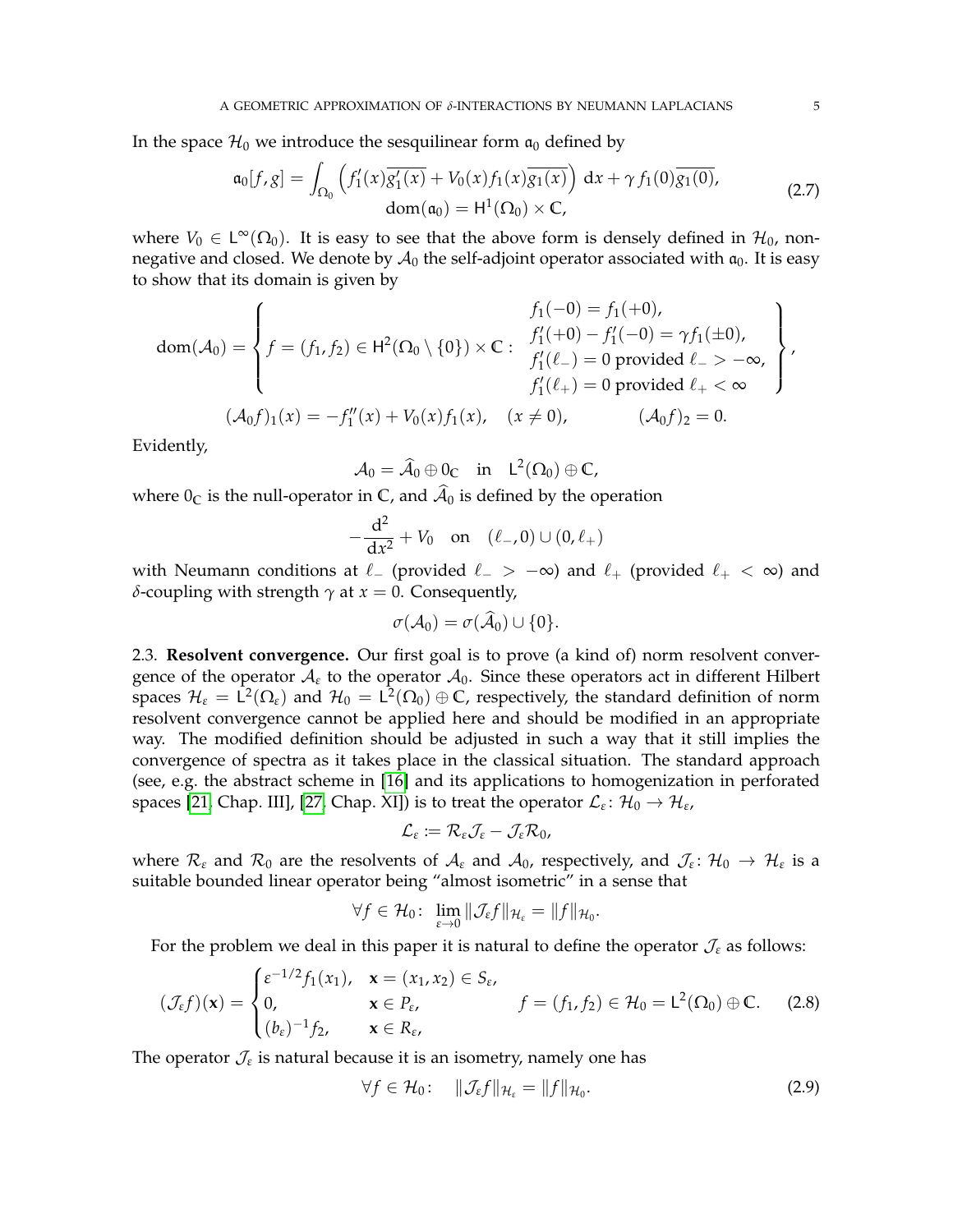Along with  $\mathcal{J}_{\varepsilon}$  we also introduce the operator  $\mathcal{J}_{\varepsilon} \colon \mathcal{H}_{\varepsilon} \to \mathcal{H}_{0}$  by

$$
L^{2}(\Omega_{\varepsilon}) \ni u \longmapsto \widetilde{\mathcal{J}}_{\varepsilon}u = ((\widetilde{\mathcal{J}}_{\varepsilon}u)_{1}, (\widetilde{\mathcal{J}}_{\varepsilon}u)_{2}) \in L^{2}(\Omega_{0}) \times \mathbb{C}, \text{ where}
$$

$$
(\widetilde{\mathcal{J}}_{\varepsilon}u)_{1}(x_{1}) = \varepsilon^{-1/2} \int_{-\varepsilon}^{0} u(x_{1}, x_{2}) dx_{2} \quad (x_{1} \in \Omega_{0}), \qquad (\widetilde{\mathcal{J}}_{\varepsilon}u)_{2} = (b_{\varepsilon})^{-1} \int_{R_{\varepsilon}} u(\mathbf{x}) d\mathbf{x}. \tag{2.10}
$$

It is easy to see that  $\|\mathcal{J}u\|_{\mathcal{H}_0}\leq \|u\|_{\mathcal{H}_\varepsilon}$ . Moreover,  $\mathcal{J}_\varepsilon$  is the adjoint of  $\mathcal{J}_\varepsilon$ , as

$$
\forall f \in \mathcal{H}_0, \ \forall u \in \mathcal{H}_{\varepsilon} \colon \quad (\mathcal{J}_{\varepsilon} f, u)_{\mathcal{H}_{\varepsilon}} = (f, \widetilde{\mathcal{J}}_{\varepsilon} u)_{\mathcal{H}_0}. \tag{2.11}
$$

To guarantee the closeness of the resolvents of the operators  $A_{\varepsilon}$  and  $A_0$ , the potentials  $V_{\varepsilon}$ and  $V_0$  have to be close in a suitable sense. Namely, we choose the family  $\{V_{\varepsilon}\}_{{\varepsilon}>0}$  as follows

$$
V_{\varepsilon}(\mathbf{x}) = \begin{cases} V_0(x_1), & \mathbf{x} = (x_1, x_2) \in S_{\varepsilon}, \\ 0, & \mathbf{x} \in P_{\varepsilon} \cup R_{\varepsilon}. \end{cases}
$$
(2.12)

In order to simplify the presentation we assume further that

<span id="page-5-5"></span><span id="page-5-4"></span><span id="page-5-2"></span><span id="page-5-1"></span>
$$
V_0(x)\geq 0,
$$

and hence both  $A_{\varepsilon}$  and  $A_0$  are non-negative operators; the general case needs only slight modifications. We denote by  $\mathcal{R}_{\varepsilon}$  and  $\mathcal{R}_0$  the resolvents of  $\mathcal{A}_{\varepsilon}$  and  $\mathcal{A}_0$ , respectively:

$$
\mathcal{R}_{\varepsilon} \coloneqq (\mathcal{A}_{\varepsilon} + I)^{-1}, \quad \mathcal{R}_0 \coloneqq (\mathcal{A}_0 + I)^{-1}.
$$

We are now in position to formulate the first result of this work. Below,  $\|\cdot\|_{X\to Y}$  stands for the norm of an operator acting between normed spaces *X* and *Y*.

<span id="page-5-0"></span>**Theorem 2.1.** *One has*

$$
\|\mathcal{R}_{\varepsilon}\mathcal{J}_{\varepsilon}-\mathcal{J}_{\varepsilon}\mathcal{R}_{0}\|_{\mathcal{H}_{0}\to\mathcal{H}_{\varepsilon}}=\|\widetilde{\mathcal{J}}_{\varepsilon}\mathcal{R}_{\varepsilon}-\mathcal{R}_{0}\widetilde{\mathcal{J}}_{\varepsilon}\|_{\mathcal{H}_{\varepsilon}\to\mathcal{H}_{0}}\leq C_{1}\varepsilon^{\min\{\alpha,1/2-\beta\}},\tag{2.13}
$$

*where*  $C_1 > 0$  *is a constant independent of*  $ε$  *(see Remark [4.6](#page-18-0) for more details).* 

Obviously, solely the estimate [\(2.13\)](#page-5-1) provide no information on the closeness of spectra — simply because [\(2.13\)](#page-5-1) holds for arbitrary operators  $\mathcal{R}_\varepsilon\colon\mathcal{H}_\varepsilon\to\mathcal{H}_\varepsilon$  and  $\mathcal{R}_0\colon\mathcal{H}_0\to\mathcal{H}_0$  if we choose  $\mathcal{J}_{\varepsilon} = 0$  and  $\mathcal{J}_{\varepsilon} = 0$ . Therefore, in order to get some information on the closeness of spectra, we need additional conditions on the operators  $\mathcal{J}_{\varepsilon}$  and  $\mathcal{J}_{\varepsilon}$ . Such conditions are formulated in the abstract Theorem [3.5](#page-8-0) below, and also in the original concept of quasiunitary equivalence in [\[22\]](#page-22-15) and [\[23\]](#page-22-4), see Section [3.3.](#page-10-0)

2.4. **Spectral convergence.** Our second result concerns Hausdorff convergence of spectra. Recall (see, e.g. [\[26\]](#page-22-20)), that for closed sets *X*,*Y* ⊂ **R** the *Hausdorff distance* between *X* and *Y* is given by

<span id="page-5-3"></span>
$$
d_H(X, Y) := \max \{ \sup_{x \in X} \inf_{y \in Y} |x - y|; \sup_{y \in Y} \inf_{x \in X} |y - x| \}.
$$
 (2.14)

The notion of convergence provided by this metric is too restrictive for our purposes. Indeed, the closeness of  $\sigma(A_{\varepsilon})$  and  $\sigma(A_0)$  in the metric  $d_H(\cdot,\cdot)$  would mean that these spectra look nearly the same uniformly on all parts of  $[0, \infty)$  — a situation, which is not guaranteed by norm resolvent convergence. To overcome this difficulty, we introduced the new metric  $d_H(\cdot, \cdot)$ , which is given by

$$
\widetilde{d}_{\mathrm{H}}(X,Y) := d_{\mathrm{H}}\left(\overline{(1+X)^{-1}}, \overline{(1+Y)^{-1}}\right), \ X, Y \subset [0, \infty),
$$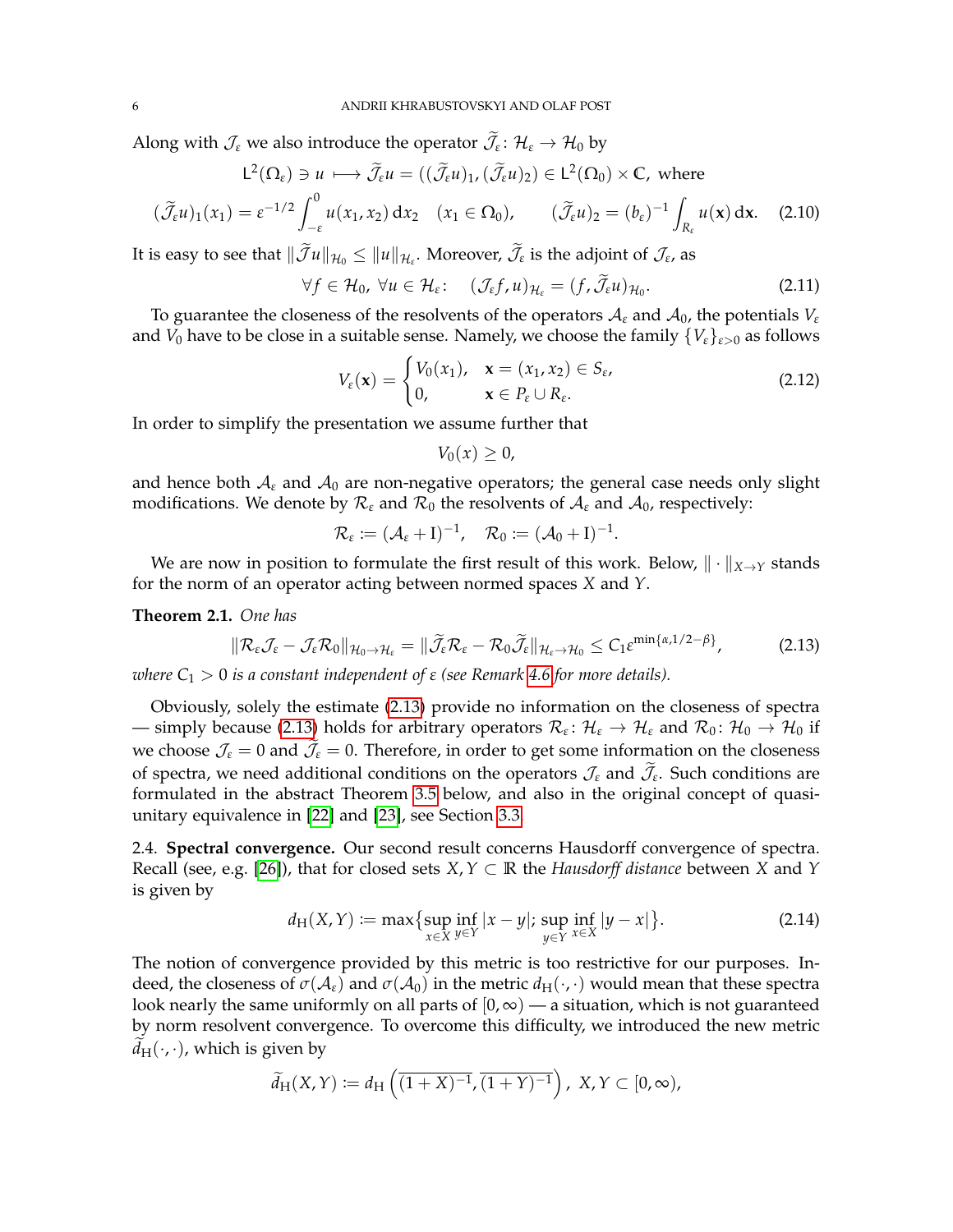where  $(1+X)^{-1} = \{(1+x)^{-1} : x \in X\}$  and  $(1+Y)^{-1} = \{(1+y)^{-1} : y \in Y\}$ . With respect to this metric two spectra can be close even if they differ significantly at high energies. Note that  $d_H(X_\varepsilon,X)\to 0$  as  $\varepsilon\to 0$  iff

- for each  $x \in \mathbb{R} \setminus X$  there exists  $d > 0$  such that  $X_{\varepsilon} \cap \{y : |y x| < d\} = \emptyset$  *eventually* (as  $\varepsilon \to 0$ ), and
- for any  $x \in X$  there exists a family  $\{x_{\varepsilon}\}_\varepsilon$  with  $x_{\varepsilon} \in X_{\varepsilon}$  such that  $\lim_{\varepsilon \to 0} x_{\varepsilon} = x$ .

Note that by the spectral mapping theorem

<span id="page-6-7"></span>
$$
\widetilde{d}_{\mathrm{H}}\left(\sigma(\mathcal{A}_{\varepsilon}),\sigma(\mathcal{A}_{0})\right)=d_{\mathrm{H}}\left(\sigma(\mathcal{R}_{\varepsilon}),\sigma(\mathcal{R}_{0})\right).
$$
\n(2.15)

<span id="page-6-2"></span>**Theorem 2.2.** *One has*

<span id="page-6-3"></span>
$$
\widetilde{d}_{\mathrm{H}}\left(\sigma(\mathcal{A}_{\varepsilon}),\sigma(\mathcal{A}_{0})\right) \leq C_{2}\varepsilon^{\min\{\alpha,1/2-\beta,2\beta\}},\tag{2.16}
$$

*where*  $C_2 > 0$  *is a constant independent of*  $\varepsilon$ *, see* [\(4.43\)](#page-19-0).

Note that the best convergence rate in [\(2.16\)](#page-6-3) is provided when  $\alpha = 1/3$  and  $\beta = 1/6$ .

## <span id="page-6-1"></span>**Remark 2.3.** We denote

$$
D_{\varepsilon}^{+} := \{ \mathbf{x} = (x_1, x_2) \in \partial P_{\varepsilon} : x_2 = h_{\varepsilon} \}, \quad D_{\varepsilon}^{-} := \{ \mathbf{x} = (x_1, x_2) \in \partial P_{\varepsilon} : x_2 = 0 \}, \qquad (2.17)
$$

and  $F_{\varepsilon} := \text{int}(\overline{S_{\varepsilon} \cup P_{\varepsilon}}) = S_{\varepsilon} \cup P_{\varepsilon} \cup D_{\varepsilon}^-$ . Let  $\mathcal{A}_{F_{\varepsilon}}$  be the operator in  $\mathsf{L}^2(F_{\varepsilon})$  acting as  $-\Delta + V_{\varepsilon}$  and with Neumann boundary conditions on  $∂F_{ε} ∖ D_{ε}^+$  and Dirichlet conditions on  $D_{ε}^+$ . Using similar methods as in the proof of Theorem [2.2,](#page-6-2) one can show that

<span id="page-6-6"></span><span id="page-6-4"></span>
$$
d_{\mathrm{H}}(\sigma(\mathcal{A}_{F_{\varepsilon}}), \sigma(\mathcal{A}_{0})) \to 0 \quad \text{as} \quad \varepsilon \to 0; \tag{2.18}
$$

the *δ*-coupling at 0 is caused by the Dirichlet conditions on  $D_{\varepsilon}^+$  (these boundary conditions can be regarded as an infinite potential). Also, let  $A_{B_{\varepsilon}}$  be the Neumann Laplacian on  $B_{\varepsilon}$ . The first eigenvalue of  $A_{B_{\varepsilon}}$  is zero for each  $\varepsilon > 0$ , while the next eigenvalues escape to infinity as  $\varepsilon \to 0$ . Hence, we get

$$
d_{\mathrm{H}}(\sigma(\mathcal{A}_{B_{\varepsilon}}),\{0\}) \to 0 \quad \text{as} \quad \varepsilon \to 0. \tag{2.19}
$$

Finally, in  $\mathsf{L}^2(\Omega_\varepsilon) = \mathsf{L}^2(F_\varepsilon) \oplus \mathsf{L}^2(B_\varepsilon)$  we consider the operator  $\mathcal{A}_\varepsilon' \coloneqq \mathcal{A}_{F_\varepsilon} \oplus \mathcal{A}_{B_\varepsilon}$ . It follows from [\(2.16\)](#page-6-3), [\(2.18\)](#page-6-4)-[\(2.19\)](#page-6-5) that the spectra of  $A_{\varepsilon}$  and  $A'_{\varepsilon}$  are close in the  $\tilde{d}_{H}$ -metric as  $\varepsilon \to 0$ . The fact that the asymptotic behavior of the spectrum does not change, if one detaches the passage from the room and changes the boundary conditions on the contact part of the passage boundary, is not surprising — see, e.g. the "Organ pipe Lemma" in [\[14,](#page-22-7) Sec. 1].

#### <span id="page-6-5"></span>3. Abstract toolbox

<span id="page-6-0"></span>In this section we present two abstract results serving to compare the resolvents (Theorem [3.1\)](#page-7-0) and the spectra (Theorem [3.5\)](#page-8-0) of two self-adjoint non-negative operators acting in two different Hilbert spaces. The first result was established by the second author in [\[22\]](#page-22-15), and the second result (in a slightly weaker form) was proven by the first author and G. Cardone in [\[8\]](#page-22-21). For convenience of the reader we will present complete proofs here.

Throughout this section  $H$  and  $H$  are two Hilbert spaces, a and  $\tilde{a}$  are closed, densely defined, non-negative sesquilinear forms in H and  $\mathcal{H}$ , respectively. We denote by A and  $\mathcal{\tilde{A}}$ the non-negative, self-adjoint operators associated with a and  $\tilde{a}$ , by  $R$  and  $\tilde{R}$  we denote the resolvents of  $A$  and  $A$ , respectively:

$$
\mathcal{R} := (\mathcal{A} + I)^{-1}, \quad \widetilde{\mathcal{R}} := (\widetilde{\mathcal{A}} + I)^{-1}.
$$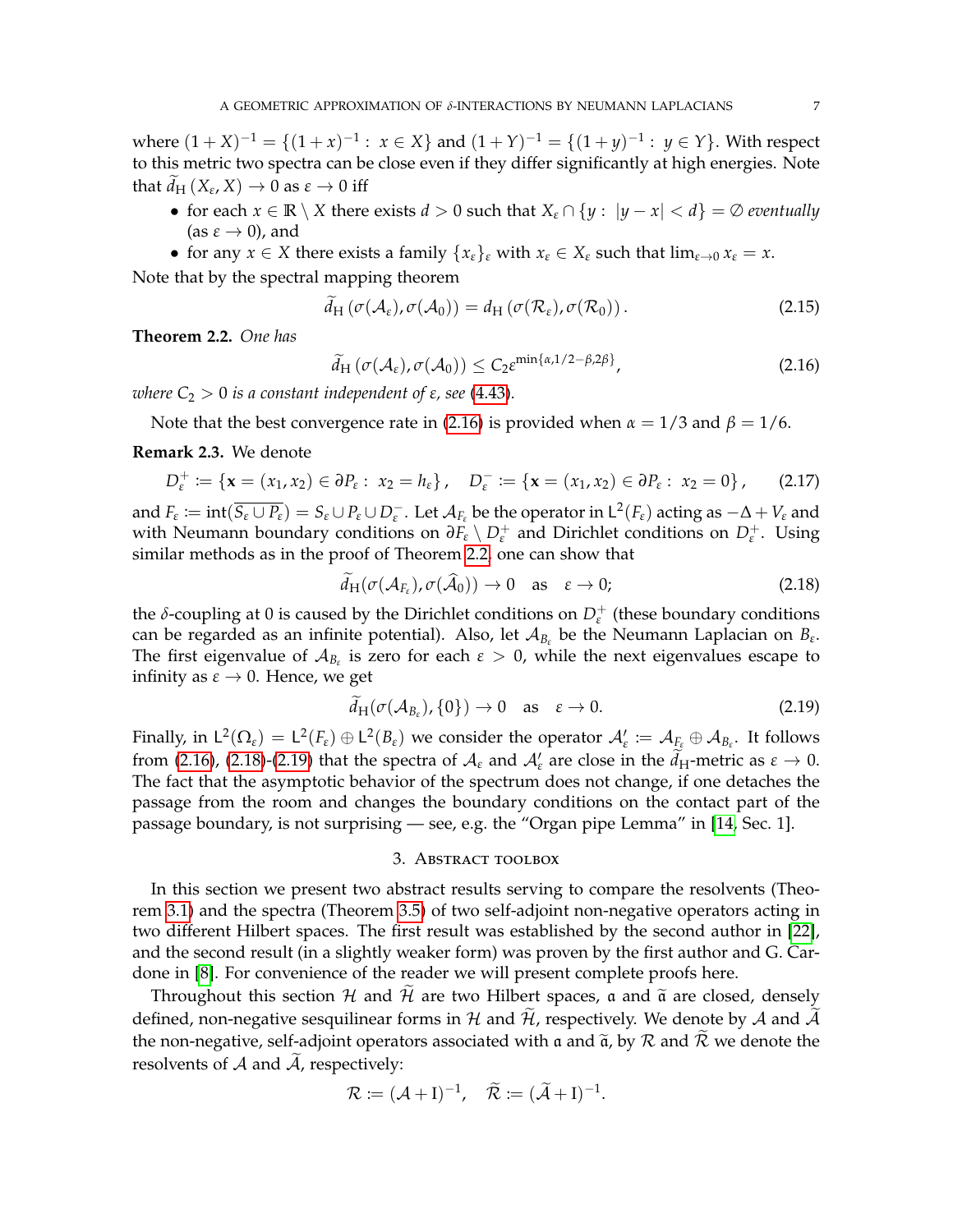Along with H and  $\widetilde{\mathcal{H}}$  we also introduce spaces  $\mathcal{H}^1$  and  $\widetilde{\mathcal{H}}^1$  consisting of functions from  $dom(\mathfrak{a}) = dom(\mathcal{A}^{1/2})$  and  $dom(\tilde{\mathfrak{a}}) = dom(\tilde{\mathcal{A}}^{1/2})$ , respectively, and equipped with the norms

<span id="page-7-8"></span>
$$
||f||_{\mathcal{H}^{1}} := ||(\mathcal{A} + I)^{1/2}f||_{\mathcal{H}} = (\mathfrak{a}[f, f] + ||f||_{\mathcal{H}}^{2})^{1/2},
$$
  
\n
$$
||u||_{\widetilde{\mathcal{H}}^{1}} := ||(\widetilde{\mathcal{A}} + I)^{1/2}u||_{\widetilde{\mathcal{H}}} = (\widetilde{\mathfrak{a}}[u, u] + ||u||_{\widetilde{\mathcal{H}}}^{2})^{1/2},
$$
\n(3.1)

and spaces  $\mathcal{H}^2$  and  $\mathcal{H}^2$  consisting of functions from dom( $\mathcal{A}$ ) and dom( $\mathcal{A}$ ), respectively, and equipped with the norms

<span id="page-7-9"></span><span id="page-7-4"></span><span id="page-7-3"></span>
$$
||f||_{\mathcal{H}^2} := ||(\mathcal{A} + I)f||_{\mathcal{H}}, \qquad ||u||_{\widetilde{\mathcal{H}}^2} := ||(\widetilde{\mathcal{A}} + I)u||_{\widetilde{\mathcal{H}}}.
$$
 (3.2)

Note that

$$
\mathcal{H}^2 \subset \mathcal{H}^1 \subset \mathcal{H} \text{ and } \forall f \in \mathcal{H}^2: \quad \|f\|_{\mathcal{H}} \le \|f\|_{\mathcal{H}^1} \le \|f\|_{\mathcal{H}^2},
$$
\n
$$
\widetilde{\mathcal{H}}^2 \subset \widetilde{\mathcal{H}}^1 \subset \widetilde{\mathcal{H}} \text{ and } \forall u \in \widetilde{\mathcal{H}}^2: \quad \|u\|_{\widetilde{\mathcal{H}}} \le \|u\|_{\widetilde{\mathcal{H}}^1} \le \|u\|_{\widetilde{\mathcal{H}}^2}.
$$
\n(3.3)

Moreover, due to the non-negativity of  $A$  and  $\widetilde{A}$  one has the estimates

 $\forall f \in \text{dom}(\mathcal{A}) : ||\mathcal{A}f||_{\mathcal{H}} \leq ||f||_{\mathcal{H}^2}, \quad \forall u \in \text{dom}(\widetilde{\mathcal{A}}): ||\widetilde{\mathcal{A}}u||_{\widetilde{\mathcal{H}}} \leq ||u||_{\widetilde{\mathcal{H}}^2}.$  $(3.4)$ 

# 3.1. **Resolvent convergence.**

## <span id="page-7-0"></span>**Theorem 3.1.** *Let*

$$
\mathcal{J} \colon \mathcal{H} \to \widetilde{\mathcal{H}}, \quad \widetilde{\mathcal{J}} \colon \widetilde{\mathcal{H}} \to \mathcal{H}, \quad \mathcal{J}^1 \colon \mathcal{H}^1 \to \widetilde{\mathcal{H}}^1, \quad \widetilde{\mathcal{J}}^1 \colon \widetilde{\mathcal{H}}^1 \to \mathcal{H}^1
$$

*be linear operators satisfying the conditions*

$$
\|\mathcal{J}f - \mathcal{J}^1f\|_{\tilde{\mathcal{H}}} \le \delta \|f\|_{\mathcal{H}^1} \qquad \forall f \in \mathcal{H}^1, \tag{3.5}
$$

$$
\|\widetilde{\mathcal{J}}u - \widetilde{\mathcal{J}}^1u\|_{\mathcal{H}} \le \delta \|u\|_{\widetilde{\mathcal{H}}^1} \qquad \forall u \in \widetilde{\mathcal{H}}^1, \tag{3.6}
$$

$$
\left| (\mathcal{J}f, u)_{\widetilde{\mathcal{H}}} - (f, \widetilde{\mathcal{J}}u)_{\mathcal{H}} \right| \le \delta \| f \|_{\mathcal{H}} \| u \|_{\widetilde{\mathcal{H}}} \qquad \forall f \in \mathcal{H}, u \in \widetilde{\mathcal{H}}, \tag{3.7}
$$

$$
\left| \widetilde{\mathfrak{a}}[\mathcal{J}^1 f, u] - \mathfrak{a}[f, \widetilde{\mathcal{J}}^1 u] \right| \le \delta \|f\|_{\mathcal{H}^2} \|u\|_{\widetilde{\mathcal{H}}^1} \qquad \forall f \in \mathcal{H}^2, u \in \widetilde{\mathcal{H}}^1 \tag{3.8}
$$

*for some*  $\delta \geq 0$ *. Then* 

<span id="page-7-7"></span><span id="page-7-6"></span><span id="page-7-5"></span><span id="page-7-2"></span><span id="page-7-1"></span>
$$
\|\widetilde{\mathcal{R}}\mathcal{J} - \mathcal{J}\mathcal{R}\|_{\mathcal{H}\to\widetilde{\mathcal{H}}} \le 4\delta. \tag{3.9}
$$

*Proof.* Let  $g \in \mathcal{H}$  and  $v \in \widetilde{\mathcal{H}}$  be arbitrary. We set  $f := \mathcal{R}g \in \text{dom}(\mathcal{A})$ ,  $u := \widetilde{\mathcal{R}}v \in \text{dom}(\widetilde{\mathcal{A}})$ . One has

$$
\begin{split} \left( (\mathcal{R}\mathcal{J} - \mathcal{J}\mathcal{R})g, v \right)_{\widetilde{\mathcal{H}}} &= (\mathcal{J}g, \mathcal{R}v)_{\widetilde{\mathcal{H}}} - (\mathcal{J}\mathcal{R}g, v)_{\widetilde{\mathcal{H}}} \\ &= (\mathcal{J}\mathcal{A}f, u)_{\widetilde{\mathcal{H}}} - (\mathcal{J}f, \widetilde{\mathcal{A}}u)_{\widetilde{\mathcal{H}}} \\ &= \underbrace{(\mathcal{J}\mathcal{A}f, u)_{\widetilde{\mathcal{H}}} - (\mathcal{A}f, \widetilde{\mathcal{J}}u)_{\mathcal{H}}}_{I_1 :=} + \underbrace{(\mathcal{A}f, (\widetilde{\mathcal{J}} - \widetilde{\mathcal{J}}^1)u)_{\mathcal{H}}}_{I_2 :=} \\ &\quad + \underbrace{\mathfrak{a}[f, \widetilde{\mathcal{J}}^1u] - \widetilde{\mathfrak{a}}[\mathcal{J}^1f, u]}_{I_3 :=} + \underbrace{((\mathcal{J}^1 - \mathcal{J})f, \widetilde{\mathcal{A}}u))_{\widetilde{\mathcal{H}}}}_{I_4 :=} \end{split}
$$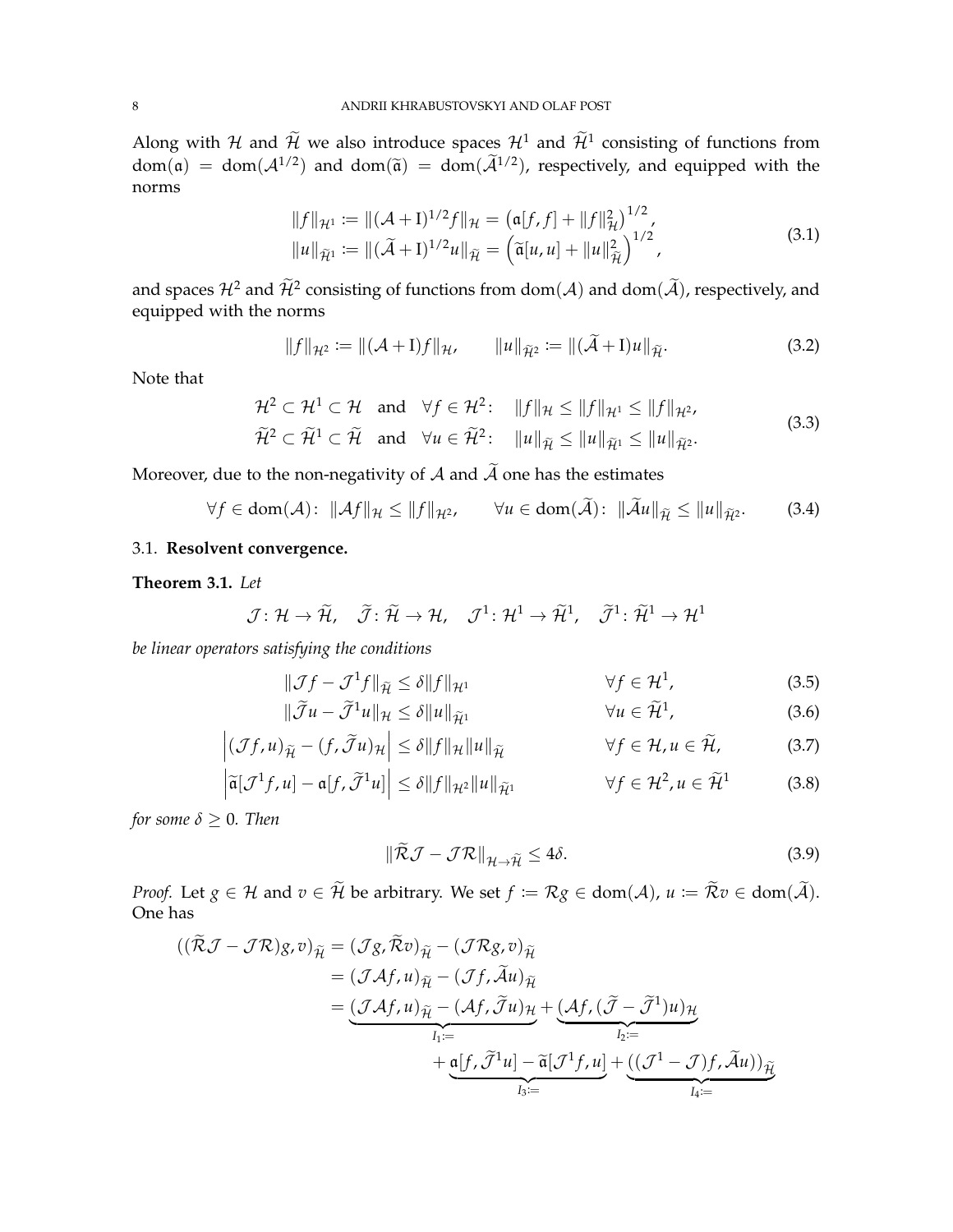Using [\(3.5\)](#page-7-1)–[\(3.8\)](#page-7-2) one can estimate all terms in the right-hand-side of the above equality,

<span id="page-8-1"></span>
$$
|I_1| \leq \delta \|\mathcal{A}f\|_{\mathcal{H}} \|u\|_{\tilde{\mathcal{H}}}, \quad |I_2| \leq \delta \|\mathcal{A}f\|_{\mathcal{H}} \|u\|_{\tilde{\mathcal{H}}^1}, |I_3| \leq \delta \|f\|_{\mathcal{H}^2} \|u\|_{\tilde{\mathcal{H}}^1}, \quad |I_4| \leq \delta \|f\|_{\mathcal{H}^1} \|\tilde{\mathcal{A}}u\|_{\tilde{\mathcal{H}}},
$$

hence, taking into account [\(3.3\)](#page-7-3)–[\(3.4\)](#page-7-4), we arrive at the estimate

$$
\forall g \in \mathcal{H}, v \in \mathcal{H}: \quad |((\mathcal{R}\mathcal{J} - \mathcal{J}\mathcal{R})g, v)_{\widetilde{\mathcal{H}}}| \le 4\delta \|f\|_{\mathcal{H}^2} \|u\|_{\widetilde{\mathcal{H}}^2} = 4\delta \|g\|_{\mathcal{H}} \|v\|_{\widetilde{\mathcal{H}}}.
$$

Evidently,  $(3.10)$  implies  $(3.9)$ . The theorem is proven.

**Remark 3.2.** It is well-known [\[17,](#page-22-18) Theorem VI.3.6], that convergence of sesquilinear forms with *common domain* implies norm resolvent convergence of the associated operators (see the recent paper [\[5,](#page-22-22) Theorem 2] for a quantitative version of this result); in these theorems the convergence of the forms  $a_{\varepsilon}$  to the form a means that the inequality

<span id="page-8-2"></span>
$$
|\mathfrak{a}_{\varepsilon}[f,f] - \mathfrak{a}[f,f]| \leq \delta_{\varepsilon} (\mathfrak{a}[f,f] + ||f||_{\mathcal{H}}^2), \quad \delta_{\varepsilon} \to 0,
$$
\n(3.11)

holds for each  $f \in dom(a_{\epsilon}) = dom(a)$ . In this sense, Theorem [3.1](#page-7-0) can be regarded as a generalization of [\[17,](#page-22-18) Theorem VI.3.6], [\[5,](#page-22-22) Theorem 2] to the setting of varying spaces.

**Remark 3.3.** It is easy to see from the proof above, that some of the conditions  $(3.5)$ – $(3.8)$ can be weakened. For example, Theorem [3.1](#page-7-0) remains valid if [\(3.8\)](#page-7-2) is substituted by

$$
\left|\widetilde{\mathfrak{a}}[\mathcal{J}^1 f, u] - \mathfrak{a}[f, \widetilde{\mathcal{J}}^1 u]\right| \leq \delta \|f\|_{\mathcal{H}^2} \|u\|_{\widetilde{\mathcal{H}}^2}, \quad \forall f \in \mathcal{H}^2, \ u \in \widetilde{\mathcal{H}}^2. \tag{3.12}
$$

Nevertheless, in most of the applications one is able to establish stronger estimate [\(3.8\)](#page-7-2) (cf. Lemma [4.5\)](#page-15-0). Moreover, sometimes (for example, when studying convergence of graph-like manifolds [\[22,](#page-22-15) [23\]](#page-22-4)), one even can prove the stronger inequality

$$
\left|\widetilde{\mathfrak{a}}[\mathcal{J}^1f,u]-\mathfrak{a}[f,\widetilde{\mathcal{J}}^1u]\right|\leq \delta\|f\|_{\mathcal{H}^1}\|u\|_{\widetilde{\mathcal{H}}^1},\quad\forall f\in\mathcal{H}^1,\;u\in\widetilde{\mathcal{H}}^1,
$$

which can be regarded as a counterpart to  $(3.11)$ .

**Remark 3.4.** Usually in applications the operators  $\mathcal J$  and  $\widetilde{\mathcal J}$  appear in a natural way (as, for example,  $J$  defined in [\(2.8\)](#page-4-1) and  $\tilde{J}$  defined in [\(2.10\)](#page-5-2) in our case), while the other two operators  $\mathcal{J}^1$  and  $\mathcal{J}^1$  should be constructed as "almost" restrictions of  $\mathcal{J}$  and  $\mathcal{J}$  to  $\mathcal{H}^1$  and  $\widetilde{\mathcal{H}}^1$ , respectively, modified in such a way that they respect the form domains (see conditions [\(3.5\)](#page-7-1)–[\(3.6\)](#page-7-6) above).

3.2. **Spectral convergence.** Recall that the Hausdorff distance  $d_H(\cdot, \cdot)$  is defined via [\(2.14\)](#page-5-3). It is well-known, that norm convergence of bounded self-adjoint operators in a *fixed* Hilbert space implies Hausdorff convergence of spectra of the underlying resolvents. Namely, let  $\mathcal R$  and  $\mathcal R$  be bounded self-adjoint operators in a Hilbert space  $\mathcal H$ , then [\[15,](#page-22-23) Lemma A.1]

<span id="page-8-3"></span>
$$
d_{\mathcal{H}}(\sigma(\mathcal{R}), \sigma(\widetilde{\mathcal{R}})) \leq \|\mathcal{R} - \widetilde{\mathcal{R}}\|_{\mathcal{H} \to \mathcal{H}}
$$
\n(3.13)

(in fact, the above results holds even for normal operators). Our goal is to find an analogue of this result for the case of operators acting in different Hilbert spaces. In what follows, we assume that the operators A and A are unbounded, whence,  $0 \in \sigma(\overline{\mathcal{R}}) \cap \sigma(\mathcal{R})$ .

<span id="page-8-0"></span>**Theorem 3.5.** Let  $\mathcal{J} : \mathcal{H} \to \widetilde{\mathcal{H}}$ ,  $\widetilde{\mathcal{J}} : \widetilde{\mathcal{H}} \to \mathcal{H}$  be linear bounded operators satisfying

<span id="page-8-5"></span><span id="page-8-4"></span>
$$
\|\mathcal{R}\mathcal{J} - \mathcal{J}\mathcal{R}\|_{\mathcal{H}\to\widetilde{\mathcal{H}}} \leq \eta,\tag{3.14}
$$

$$
\|\widetilde{\mathcal{J}}\widetilde{\mathcal{R}} - \mathcal{R}\widetilde{\mathcal{J}}\|_{\widetilde{\mathcal{H}} \to \mathcal{H}} \le \widetilde{\eta},\tag{3.15}
$$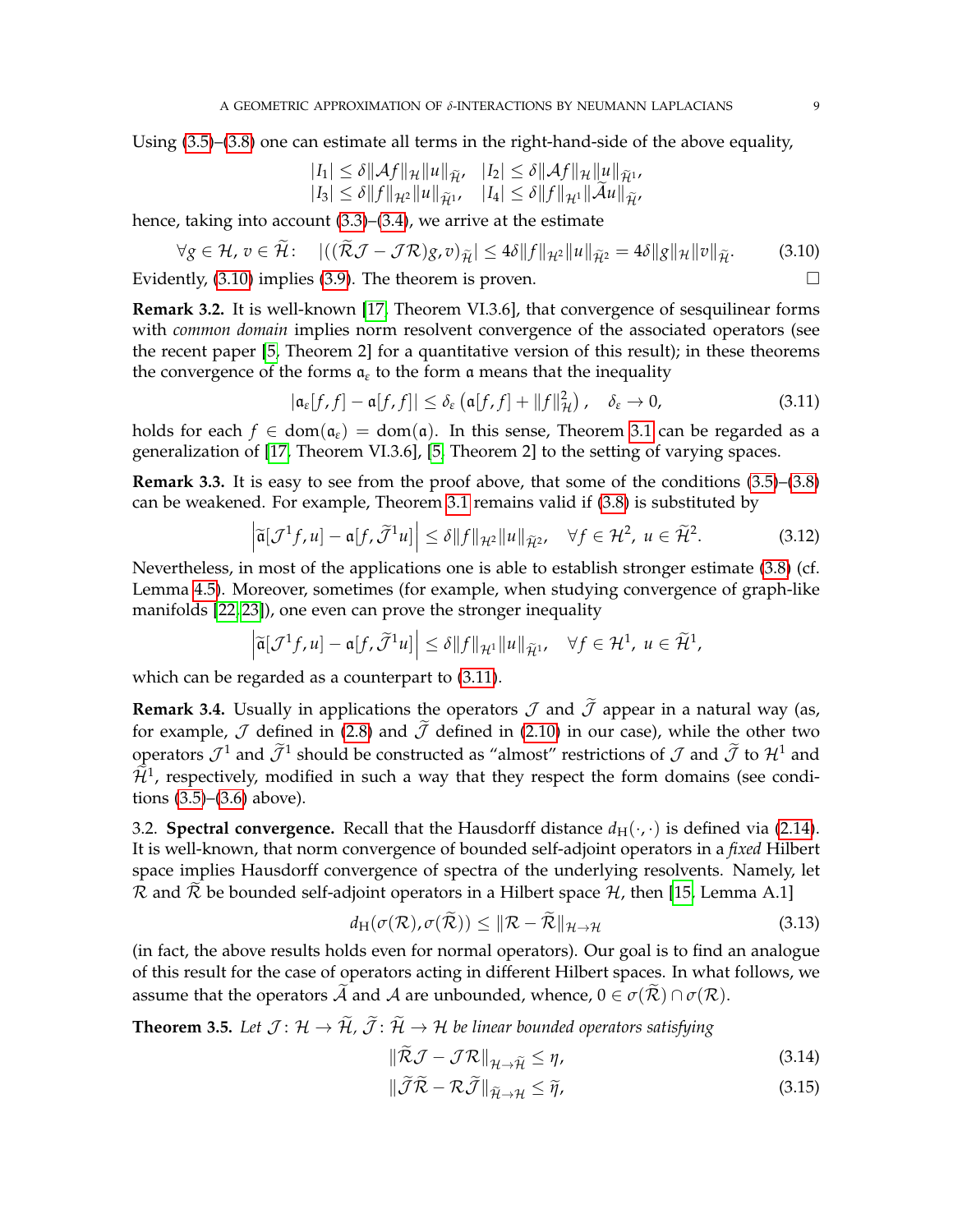*and, moreover,*

<span id="page-9-3"></span>
$$
||f||_{\mathcal{H}}^{2} \leq \mu ||\mathcal{J}f||_{\tilde{\mathcal{H}}}^{2} + \nu \mathfrak{a}[f,f], \quad \forall f \in \text{dom}(\mathfrak{a}), \tag{3.16}
$$

<span id="page-9-6"></span>
$$
||u||_{\widetilde{\mathcal{H}}}^{2} \leq \widetilde{\mu}||\widetilde{\mathcal{J}}u||_{\mathcal{H}}^{2} + \widetilde{\nu}\widetilde{\mathfrak{a}}[u,u], \quad \forall u \in \text{dom}(\widetilde{\mathfrak{a}}), \tag{3.17}
$$

*for some positive constants*  $\eta$ *,*  $\mu$ *,*  $\nu$ *,*  $\tilde{\eta}$ *,*  $\tilde{\mu}$  *and*  $\tilde{\nu}$ *. Then for any*  $\kappa$ *,*  $\tilde{\kappa} \in (0,1)$  *we have* 

$$
d_{\mathrm{H}}\left(\sigma(\mathcal{R}),\,\sigma(\widetilde{\mathcal{R}})\right)\leq \max\left\{\eta\sqrt{\frac{\mu}{\kappa}};\,\frac{\nu}{1-\kappa};\,\widetilde{\eta}\sqrt{\frac{\widetilde{\mu}}{\widetilde{\kappa}}};\,\frac{\widetilde{\nu}}{1-\widetilde{\kappa}}\right\}.
$$

#### **Remark 3.6.**

- (1) In a typical application,  $\mu > 1$  is close to 1, and  $\nu > 0$  is small, as if J is an isometry, then  $\mu = 1$  and  $\nu = 0$ . A similar remark holds for  $\tilde{\mu}$  and  $\tilde{\nu}$ . In our application later, we have  $\mu = 1$  and  $\nu = 0$  (hence, we are allowed to take  $\kappa = 1$  by a limit argument), and  $\widetilde{\mu} = \mu_{\varepsilon} = 1 + C_6 \varepsilon^{2\alpha}$  and  $\widetilde{\nu} = \nu_{\varepsilon} = C_1 \tau \varepsilon^{2 \min{\{\alpha, \beta\}}}$  (see Lemma [4.7\)](#page-19-1).
- (2) Note that the upper bound  $\eta \sqrt{\mu/\kappa}$  arises from values of  $\sigma(\mathcal{R})$  closely below 1, i.e. from *small* values of  $\sigma(\mathcal{A})$  whereas the upper bound  $\nu/(1 - \kappa)$  arises from values of  $\sigma(\mathcal{R})$  near 0, i.e. from *large* values of  $\sigma(\mathcal{A})$ . A similar remark holds for  $\mathcal{R}$  and  $\mathcal{A}$ .
- (3) The role of *κ* (and  $\tilde{\kappa}$ ) is as follows: One can, of course, fix  $\kappa = \tilde{\kappa} = 1/2$ , then the error is the maximum of  $\eta \sqrt{2\mu}$ ,  $2\nu$ ,  $\tilde{\eta} \sqrt{2\tilde{\mu}}$  and  $2\tilde{\nu}$ . Herbst and Nakamura proved<br>in the classical case an estimate of the Hausdorff distance of the spectra in terms in the classical case an estimate of the Hausdorff distance of the spectra in terms of  $\|\mathcal{R} - \mathcal{R}\|_{\mathcal{H} \to \mathcal{H}}$ , cf. [\(3.13\)](#page-8-3). If we are aiming in a similar result, we have to use the two norms in [\(3.14\)](#page-8-4)–[\(3.15\)](#page-8-5). The constants  $\kappa$  and  $\tilde{\kappa}$  allow to estimate the Hausdorff distance of the spectra in terms of  $\eta$  and  $\tilde{\eta}$  with a constant as close to 1 as wanted. The price of this factor to be close to 1 is then a worse estimate in the second term, namely  $\nu/(1 - \kappa)$ .

*Proof of Theorem* [3.5.](#page-8-0) For each  $z \in \mathbb{C}$  one has the estimate

$$
\forall \phi \in \widetilde{\mathcal{H}} \setminus \{0\}: \quad \text{dist}(z, \sigma(\widetilde{\mathcal{R}})) \le \frac{\|(\widetilde{\mathcal{R}} - zI)\phi\|_{\widetilde{\mathcal{H}}}}{\|\phi\|_{\widetilde{\mathcal{H}}}}
$$
(3.18)

(hereinafter for  $x \in \mathbb{R}$  and a compact set  $Y \subset \mathbb{R}$  we denote dist $(x, Y) := \inf_{y \in Y} |x - y|$ ). Indeed, for  $z \in \sigma(\tilde{\mathcal{R}})$  estimate [\(3.18\)](#page-9-0) is trivial, while for  $z \in \mathbb{C} \setminus \sigma(\tilde{\mathcal{R}})$  it follows easily from

<span id="page-9-0"></span>
$$
\|(\widetilde{\mathcal{R}} - zI)^{-1}\|_{\widetilde{\mathcal{H}}} = \frac{1}{\text{dist}(z, \sigma(\widetilde{\mathcal{R}}))}.
$$

In what follows we assume that  $z \in \sigma(\mathcal{R}) \cap [L_{\nu}, 1]$ , where

<span id="page-9-4"></span>
$$
L_{\nu} := \frac{\nu}{\nu + (1 - \kappa)} \in (0, 1). \tag{3.19}
$$

We denote  $\lambda_z := \frac{1-z}{z}$ . It is easy to see that the following identity holds:

$$
(\mathcal{R} - zI)\psi = -z \mathcal{R}(\mathcal{A} - \lambda_z I)\psi, \quad \psi \in \text{dom}(\mathcal{A}). \tag{3.20}
$$

Moreover, by the spectral mapping theorem  $\lambda_z \in \sigma(\mathcal{A})$  and hence

$$
\forall \rho > 0 \quad \exists \psi_{\rho} \in \text{dom}(\mathcal{A}): \quad \|\psi_{\rho}\|_{\mathcal{H}} = 1, \quad \|(\mathcal{A} - \lambda_z I)\psi_{\rho}\|_{\mathcal{H}} \le \rho. \tag{3.21}
$$

Taking into account that  $z \in (0,1]$  and  $\|\mathcal{R}\|_{\mathcal{H}\to\mathcal{H}} \leq 1$ , one gets from [\(3.20\)](#page-9-1)–[\(3.21\)](#page-9-2)

<span id="page-9-5"></span><span id="page-9-2"></span><span id="page-9-1"></span>
$$
\|(\mathcal{R} - zI)\psi_{\rho}\|_{\mathcal{H}} \leq \rho. \tag{3.22}
$$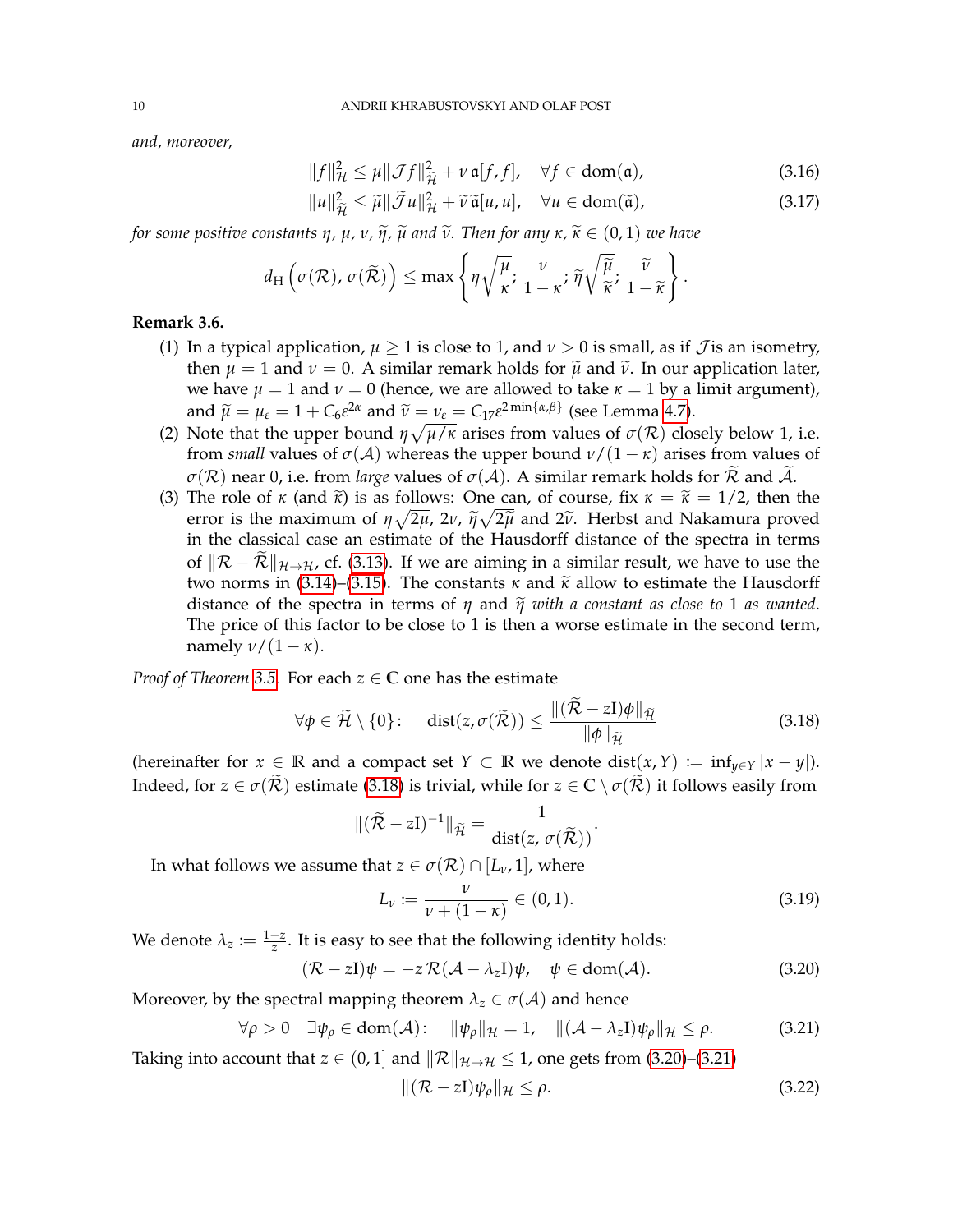Using [\(3.16\)](#page-9-3), [\(3.21\)](#page-9-2) and taking into account that

<span id="page-10-2"></span><span id="page-10-1"></span>
$$
\lambda_z \le \frac{1 - L_v}{L_v},\tag{3.23}
$$

one can prove that  $\mathcal{J}_{\varepsilon}\psi_{\rho} \neq 0$  for small enough  $\rho$ . Indeed, we get

$$
\mu \|\mathcal{J}\psi_{\rho}\|_{\tilde{\mathcal{H}}}^{2} \geq \|\psi_{\rho}\|_{\mathcal{H}}^{2} - \nu \mathfrak{a}[\psi_{\rho}, \psi_{\rho}] = (1 - \lambda_{z}\nu) \|\psi_{\rho}\|_{\mathcal{H}}^{2} - \nu(\mathcal{A}\psi_{\rho} - \lambda_{z}\psi_{\rho}, \psi_{\rho})_{\mathcal{H}}
$$
\n(3.21), (3.23)\n
$$
\geq \sum_{\mu=1}^{2} 1 - \frac{1 - L_{\nu}}{L_{\nu}} \nu - \rho \nu = \kappa - \rho \nu
$$
\n(3.24)

(we use [\(3.19\)](#page-9-4) for the last equality). Hence  $\mathcal{J}_{\varepsilon} \psi_{\rho} \neq 0$  as  $\rho < \kappa / \nu$ .

For *z* ∈ *σ*(*R*) ∩ [*L*<sub>*ν*</sub>, 1], *ρ* ∈ (0, *κ*/*ν*) we obtain using [\(3.18\)](#page-9-0), [\(3.22\)](#page-9-5) and [\(3.24\)](#page-10-2):

$$
\begin{aligned} \text{dist}(z,\,\sigma(\widetilde{\mathcal{R}})) &\leq \frac{\|(\widetilde{\mathcal{R}}-z\mathrm{I})\mathcal{J}\psi_{\rho}\|_{\widetilde{\mathcal{H}}}}{\|\mathcal{J}\psi_{\rho}\|_{\widetilde{\mathcal{H}}}} \\ &\leq \frac{\|(\widetilde{\mathcal{R}}\mathcal{J}-\mathcal{J}\mathcal{R})\psi_{\rho}\|_{\widetilde{\mathcal{H}}} + \|\mathcal{J}(\mathcal{R}-z\mathrm{I})\psi_{\rho}\|_{\widetilde{\mathcal{H}}}}{\|\mathcal{J}\psi_{\rho}\|_{\widetilde{\mathcal{H}}}} \leq \frac{\eta + \|\mathcal{J}\|_{\mathcal{H}\to\widetilde{\mathcal{H}}}\cdot\rho}{\sqrt{\mu^{-1}\left(\kappa-\rho\nu\right)}}. \end{aligned}
$$

Passing to the limit  $\rho \rightarrow 0$  we arrive at the estimate

<span id="page-10-4"></span><span id="page-10-3"></span>
$$
dist(z, \sigma(\widetilde{\mathcal{R}})) \leq \eta \sqrt{\frac{\mu}{\kappa}}, \quad \forall z \in \sigma(\mathcal{R}) \cap [L_{\nu}, 1]. \tag{3.25}
$$

Finally, taking into account that  $0 \in \sigma(\widetilde{R})$  we also get

$$
dist(z, \sigma(\tilde{\mathcal{R}})) \leq dist(z, 0) \leq L_{\nu}, \quad \forall z \in \sigma(\mathcal{R}) \cap [0, L_{\nu}]. \tag{3.26}
$$

Combining [\(3.25\)](#page-10-3)–[\(3.26\)](#page-10-4) and  $L_v \le \frac{\nu}{(1 - \kappa)}$  we obtain

<span id="page-10-5"></span>
$$
dist(z, \sigma(\widetilde{\mathcal{R}})) \le \max\left\{\eta\sqrt{\frac{\mu}{\kappa}}; \frac{\nu}{1-\kappa}\right\}, \quad \forall z \in \sigma(\mathcal{R}).\tag{3.27}
$$

Repeating verbatim the above arguments we also obtain the estimate

<span id="page-10-6"></span>
$$
dist(z, \sigma(\mathcal{R})) \le \max\left\{\widetilde{\eta}\sqrt{\frac{\widetilde{\mu}}{\widetilde{\kappa}}}; \frac{\widetilde{\nu}}{1-\widetilde{\kappa}}\right\}, \quad \forall z \in \sigma(\widetilde{\mathcal{R}}). \tag{3.28}
$$

The statement of the theorem follows immediately from  $(3.27)$ – $(3.28)$  and  $(2.14)$ .

<span id="page-10-0"></span>3.3. **Quasi-unitary operators.** Let us here finally comment on the concept originally introduced in [\[22\]](#page-22-15) and [\[23\]](#page-22-4):

**Definition 3.7.** We say that  $\mathcal J$  and  $\tilde{\mathcal J}$  are  $\delta$ -quasi-unitary for some  $\delta \geq 0$  if

<span id="page-10-7"></span>
$$
||f - \tilde{\mathcal{J}} \mathcal{J}f||_{\mathcal{H}} \le \delta ||f||_{\mathcal{H}^{1}}, \qquad \forall f \in \mathcal{H}^{1}, \qquad (3.29)
$$

<span id="page-10-8"></span>
$$
||u - J\widetilde{\mathcal{J}}u||_{\mathcal{H}} \le \delta ||u||_{\widetilde{\mathcal{H}}^{1}}, \qquad \forall u \in \widetilde{\mathcal{H}}^{1}, \qquad (3.30)
$$

and also [\(3.7\)](#page-7-7) holds. We say that A and  $\widetilde{A}$  are  $\delta$ -quasi-unitarily equivalent, if (additionally to [\(3.29\)](#page-10-7)–[\(3.30\)](#page-10-8))  $\mathcal J$  and  $\widetilde{\mathcal J}$  also fulfil

$$
\|\widetilde{\mathcal{R}}\mathcal{J}-\mathcal{J}\mathcal{R}\|_{\mathcal{H}\rightarrow \widetilde{\mathcal{H}}}\leq \delta,\qquad \|\widetilde{\mathcal{J}}\widetilde{\mathcal{R}}-\mathcal{R}\widetilde{\mathcal{J}}\|_{\widetilde{\mathcal{H}}\rightarrow \mathcal{H}}\leq \delta.
$$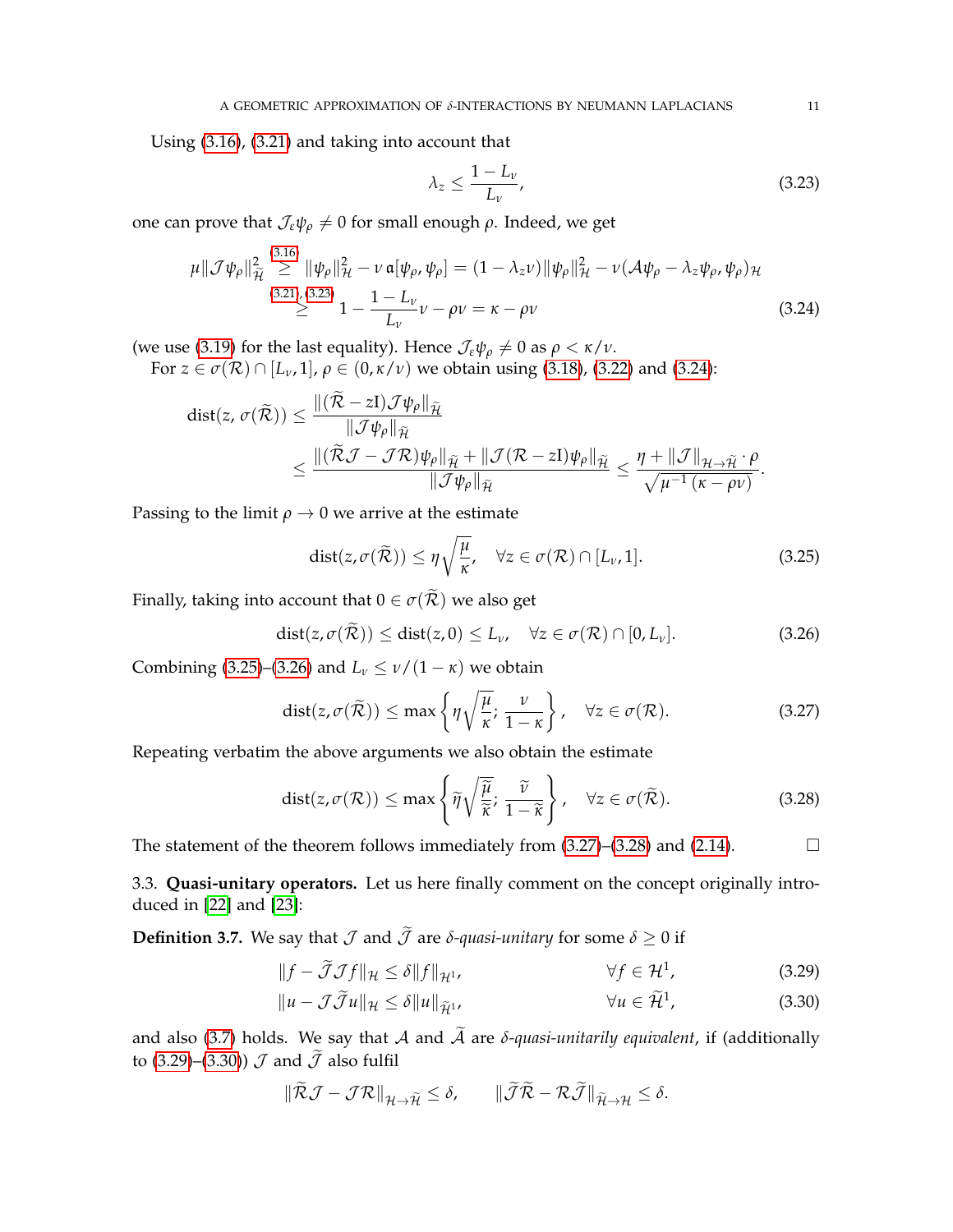The above concept allows to generalise norm resolvent convergence in the sense that A*<sup>ε</sup>* converges to  $\mathcal{A}_0$  in *generalised norm resolvent sense* (with convergence speed  $\delta_{\varepsilon}$ ) if  $\mathcal{A}_{\varepsilon}$  and  $\mathcal{A}_0$ are  $\delta_{\varepsilon}$ -quasi-unitarily equivalent with  $\delta_{\varepsilon} \to 0$  as  $\varepsilon \to 0$  (cf. [\(4.1\)](#page-12-2)). This concept generalises the classical norm resolvent convergence in the sense that if  $\mathcal{H}_{\varepsilon} = \mathcal{H}_{0} = \mathcal{H}$  and choosing  $\mathcal{J} = \tilde{\mathcal{J}} = I$  the identity operator on H, then the generalised norm resolvent convergence is just the classical norm resolvent convergence  $\|\mathcal{R}_{\varepsilon} - \mathcal{R}_{0}\|_{\mathcal{H}\to\mathcal{H}} \leq \delta_{\varepsilon} \to 0$  as  $\varepsilon \to 0$ .

As for the classical norm resolvent convergence we have [\[22,](#page-22-15) [23\]](#page-22-4) (see also [\[25\]](#page-22-24) for a brief up-to-date version and more details):

<span id="page-11-1"></span>**Proposition 3.8** ( [\[25,](#page-22-24) Sec.. 1.3], [\[22,](#page-22-15) App. A.4–A.5]). If  $A_{\varepsilon}$  converges to  $A_0$  in generalised norm *resolvent convergence with convergence speed δ<sup>ε</sup> , then we have*

$$
\|\Psi(\mathcal{A}_{\varepsilon})-\mathcal{J}_{\varepsilon}\Psi(\mathcal{A}_{0})\tilde{\mathcal{J}}_{\varepsilon}\|_{\mathcal{H}_{\varepsilon}\to\mathcal{H}_{\varepsilon}}\to 0
$$

*as*  $ε → 0$  *for suitable functions*  $Ψ$  *(e.g. measurable and continuous in a neighbourhood U of*  $σ(A_0)$ with  $\Psi(\lambda)(\lambda + 1)^{1/2} \to 0$  as  $\lambda \to \infty$ . If  $\Psi$  is holomorphic on U, then the above norm of the *resolvent difference is of order δ<sup>ε</sup> .*

The above proposition applies in particular to the heat operator with  $\Psi = \Psi_t$  and  $\Psi_t(\lambda) = e^{-\lambda t}$  or spectral projections  $\Psi = \mathbf{1}_I$  and  $\partial I \cap \sigma(\mathcal{A}_0) = \emptyset$ . We also showed spectral convergence, see [\[22,](#page-22-15) [23\]](#page-22-4) for details. Nevertheless, the result in Theorem [3.5](#page-8-0) is more explicit as it imitates the proof of [\(3.13\)](#page-8-3) of Herbst and Nakamura [\[15\]](#page-22-23) and gives better error estimates.

The above concept of quasi-unitary operators implies the spectral convergence as in Theorem [3.5:](#page-8-0)

<span id="page-11-0"></span>**Proposition 3.9.** Assume that  $\mathcal J$  and  $\tilde{\mathcal J}$  are  $\delta$ -quasi-unitary with  $\delta < 2/3$ . Then the assump*tions* [\(3.16\)](#page-9-3)*–*[\(3.17\)](#page-9-6) *in Theorem [3.5](#page-8-0) are fulfilled with*

$$
\mu = \widetilde{\mu} = 1 + \frac{4\delta}{2 - 3\delta} \quad \text{and} \quad \nu = \widetilde{\nu} = \frac{\delta}{2 - 3\delta}.
$$

*Proof.* We have

$$
||f||_{\mathcal{H}}^2 - ||\mathcal{J}f||_{\widetilde{\mathcal{H}}}^2 = (f - \widetilde{\mathcal{J}}\mathcal{J}f, f)_{\mathcal{H}} + (\widetilde{\mathcal{J}}\mathcal{J}f, f)_{\mathcal{H}} - (\mathcal{J}f, \mathcal{J}f)_{\widetilde{\mathcal{H}}}
$$
 (using (3.29) and (3.7))  
\n
$$
\leq \delta ||f||_{\mathcal{H}^1} ||f||_{\mathcal{H}} + \delta ||f||_{\mathcal{H}} ||\mathcal{J}f||_{\widetilde{\mathcal{H}}}
$$
\n
$$
\leq \frac{\delta}{2} (||f||_{\mathcal{H}^1}^2 + ||f||_{\mathcal{H}}^2) + \frac{\delta}{2} (||f||_{\mathcal{H}}^2 + ||\mathcal{J}f||_{\widetilde{\mathcal{H}}}^2)
$$
\n
$$
= \frac{3\delta}{2} ||f||_{\mathcal{H}}^2 + \frac{\delta}{2} \mathfrak{a}[f, f] + \frac{\delta}{2} ||\mathcal{J}f||_{\widetilde{\mathcal{H}}}^2,
$$

whence we get the desired estimate

$$
||f||_{\mathcal{H}}^{2} \leq \left(1 + \frac{4\delta}{2 - 3\delta}\right) ||\mathcal{J}f||_{\widetilde{\mathcal{H}}}^{2} + \frac{\delta}{2 - 3\delta}\mathfrak{a}[f, f]
$$

provided  $\delta$  < 2/3. The estimate [\(3.17\)](#page-9-6) follows similarly.

<span id="page-11-2"></span>**Remark 3.10.** In our concrete example (cf. [\(4.1\)](#page-12-2)),  $\mathcal{J} = \mathcal{J}_{\varepsilon}$  is an isometry (cf. [\(2.9\)](#page-4-2)), hence [\(3.16\)](#page-9-3) follows with  $\mu = 1$  and  $\nu = 0$ .

Note that showing [\(3.17\)](#page-9-6) *directly* (as in Lemma [4.7\)](#page-19-1), we obtain  $\tilde{\mu} = \mu_{\varepsilon} = 1 + C_6 \varepsilon^{2\alpha}$  and  $C_6 e^{2\min\{\alpha,\beta\}}$  whenese emplying Preparation 2.0 together with Lemma 4.8, we only  $\widetilde{\nu} = \nu_{\varepsilon} = C_{17} \varepsilon^{2 \min\{\alpha,\beta\}}$ , whereas applying Proposition [3.9](#page-11-0) together with Lemma [4.8,](#page-20-1) we only have  $\tilde{\mu} = \mu_{\varepsilon} = 1 + \mathcal{O}(\varepsilon^{\min\{\alpha,\beta\}})$  and  $\tilde{\nu} = \nu_{\varepsilon} = \mathcal{O}(\varepsilon^{\min\{\alpha,\beta\}})$ , hence a worse estimate for the spectral convergence.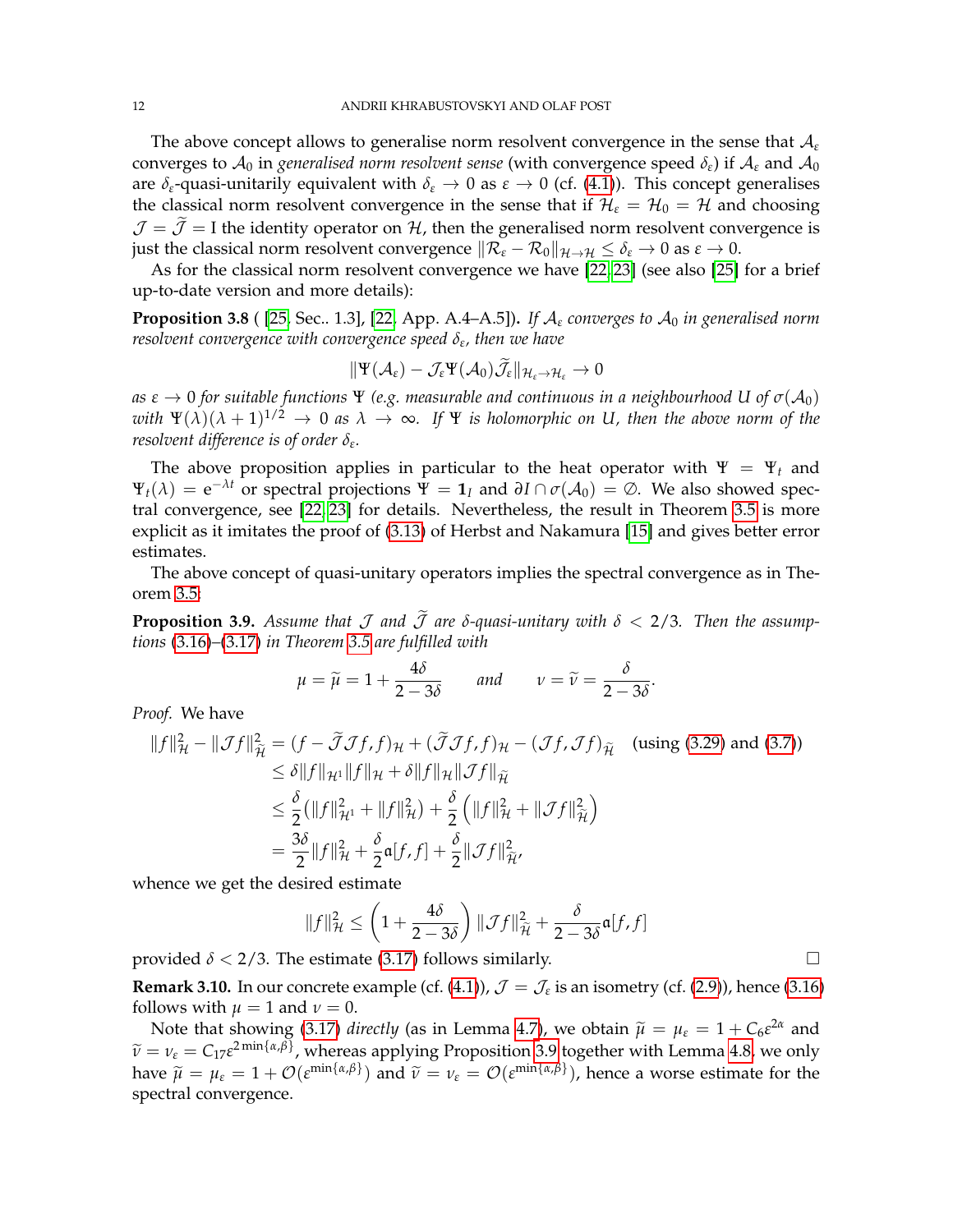#### <span id="page-12-2"></span>4. Proof of the main results

<span id="page-12-0"></span>4.1. **Preliminaries.** For the proof of Theorems [2.1](#page-5-0) and [2.2](#page-6-2) we will use abstract results given in Section [3](#page-6-0) (Theorems [3.1](#page-7-0) and [3.5,](#page-8-0) respectively). Recall, that these abstract results serve to compare the resolvents and spectra of self-adjoint non-negative operators  $\overline{A}$  and  $\overline{A}$  acting in different Hilbert spaces  $\tilde{\mathcal{H}}$  and  $\mathcal{H}$ , respectively. We will apply these abstract theorems for

$$
\widetilde{\mathcal{H}} = \mathcal{H}_{\varepsilon}, \quad \mathcal{H} = \mathcal{H}_{0}, \quad \widetilde{\mathcal{A}} = \mathcal{A}_{\varepsilon}, \quad \mathcal{A} = \mathcal{A}_{0}
$$
\n(4.1)

(recall that  $H_\varepsilon = L^2(\Omega_\varepsilon)$  and  $H_0 = L^2(\Omega_0) \oplus \mathbb{C}$ , and  $\mathcal{A}_\varepsilon$  and  $\mathcal{A}_0$  are the self-adjoint operators acting in these spaces associated with the sesquilinear forms  $a_{\varepsilon}$  [\(2.6\)](#page-3-3) and  $a_0$  [\(2.7\)](#page-4-0)).

Similarly to [\(3.1\)](#page-7-8)–[\(3.2\)](#page-7-9) we introduce Hilbert spaces  $\mathcal{H}_{\varepsilon}^{k}$  and  $\mathcal{H}_{0}^{k}$ ,  $k = 1, 2$ , consisting of functions  $u \in \text{dom}(\mathcal{A}_{\varepsilon}^{k/2})$  and  $f \in \text{dom}(\mathcal{A}_{0}^{k/2})$  $\binom{k}{0}$ , respectively, equipped with the norms

$$
||u||_{\mathcal{H}_{\varepsilon}^k} = ||(\mathcal{A}_{\varepsilon} + I)^{k/2}u||_{\mathcal{H}_{\varepsilon}}, \quad ||f||_{\mathcal{H}_{0}^k} = ||(\mathcal{A}_{0} + I)^{k/2}f||_{\mathcal{H}_{0}}.
$$

Note that for Sobolev spaces we use a sans serif font, e.g.  $\mathsf{H}^1(\Omega_\varepsilon)$ ,  $\mathsf{H}^2(\Omega_0)$ , etc.

Recall, that the sets  $\bar{D}_{\varepsilon}^{\pm}$  are given in [\(2.17\)](#page-6-6). We introduce several other subsets of  $\Omega_{\varepsilon}$ :

$$
D_{\varepsilon}^{0} := \{ \mathbf{x} = (x_1, x_2) \in S_{\varepsilon} : x_1 = 0 \}, \quad Y_{\varepsilon} := \left\{ \mathbf{x} = (x_1, x_2) \in S_{\varepsilon} : |x_1| < \frac{\varepsilon}{2} \right\}.
$$

Note that  $Y_{\varepsilon} \subset S_{\varepsilon}$  due to [\(2.3\)](#page-3-0). We also denote

$$
\Omega_0^{\pm} := \{x \in \Omega_0: \ \pm x > 0\}, \quad \widetilde{\Omega}_0 := \Omega_0 \cap \left[-\frac{1}{2},\frac{1}{2}\right], \quad \widetilde{\Omega}_0^{\pm} := \Omega_0^{\pm} \cap \widetilde{\Omega}_0.
$$

By  $\langle u \rangle_D$  we denote the mean value of the function  $u(\mathbf{x})$  in the domain *D*, i.e.

<span id="page-12-3"></span>
$$
\langle u \rangle_D = |D|^{-1} \int_D u(\mathbf{x}) \, \mathrm{d}\mathbf{x},
$$

where  $|D|$  denotes the area of *D*. Also we keep the same notation if *D* is a segment (for example,  $D_{\varepsilon}^{0}$ ); in this case we integrate with respect to the natural coordinate on this segment, and |*D*| denotes its length.

In the following, we need the standard Sobolev inequality.

<span id="page-12-8"></span>**Lemma 4.1.** *Let* I *be a bounded interval. One has*

$$
\forall f \in \mathsf{H}^1(\mathcal{I}): \quad \|f\|_{\mathsf{L}^\infty(\mathcal{I})}^2 \le \ell_{\mathcal{I}} \|f\|_{\mathsf{H}^1(\mathcal{I})}^2, \tag{4.2}
$$

*where the constant*  $\ell_{\mathcal{I}} > 1$  *depends only on the length*  $|\mathcal{I}|$  *of*  $\mathcal{I}$ *.* 

**Remark 4.2.** One can prove, using arguments as in [\[24,](#page-22-25) Sec. 6.1], that [\(4.2\)](#page-12-3) holds with  $\ell_{\mathcal{I}} = \coth(\ell/2).$ 

The following auxiliary estimates will be used further in the proof of Theorems [2.1–](#page-5-0)[2.2.](#page-6-2) Similar estimates can be found in [\[6,](#page-22-9) Lemmata 3.1, 3.3] and [\[7,](#page-22-10) Lemmata 3.1, 5.2].

<span id="page-12-1"></span>**Lemma 4.3.** *For any*  $u \in H^1(\Omega_\varepsilon)$  *one has* 

<span id="page-12-5"></span><span id="page-12-4"></span>
$$
|\langle u \rangle_{D_{\varepsilon}^+} - \langle u \rangle_{R_{\varepsilon}}| \leq C_3 |\ln \varepsilon|^{1/2} \|\nabla u\|_{\mathsf{L}^2(R_{\varepsilon})},\tag{4.3}
$$

$$
|\langle u \rangle_{D_{\varepsilon}^-} - \langle u \rangle_{\Upsilon_{\varepsilon}}| \leq C_4 |\ln \varepsilon|^{1/2} \|\nabla u\|_{\mathsf{L}^2(\Upsilon_{\varepsilon})},\tag{4.4}
$$

<span id="page-12-7"></span><span id="page-12-6"></span>
$$
|\langle u \rangle_{D_{\varepsilon}^-} - \langle u \rangle_{D_{\varepsilon}^0}| \leq C_5 |\ln \varepsilon|^{1/2} \|\nabla u\|_{\mathsf{L}^2(Y_{\varepsilon})},\tag{4.5}
$$

$$
||u||_{\mathsf{L}^{2}(P_{\varepsilon})}^{2} \leq C_{6} \varepsilon^{2\alpha} \Big( ||u||^{2}_{\mathsf{L}^{2}(S_{\varepsilon})} + ||\nabla u||^{2}_{\mathsf{L}^{2}(S_{\varepsilon})} + ||\nabla u||^{2}_{\mathsf{L}^{2}(P_{\varepsilon})} \Big). \tag{4.6}
$$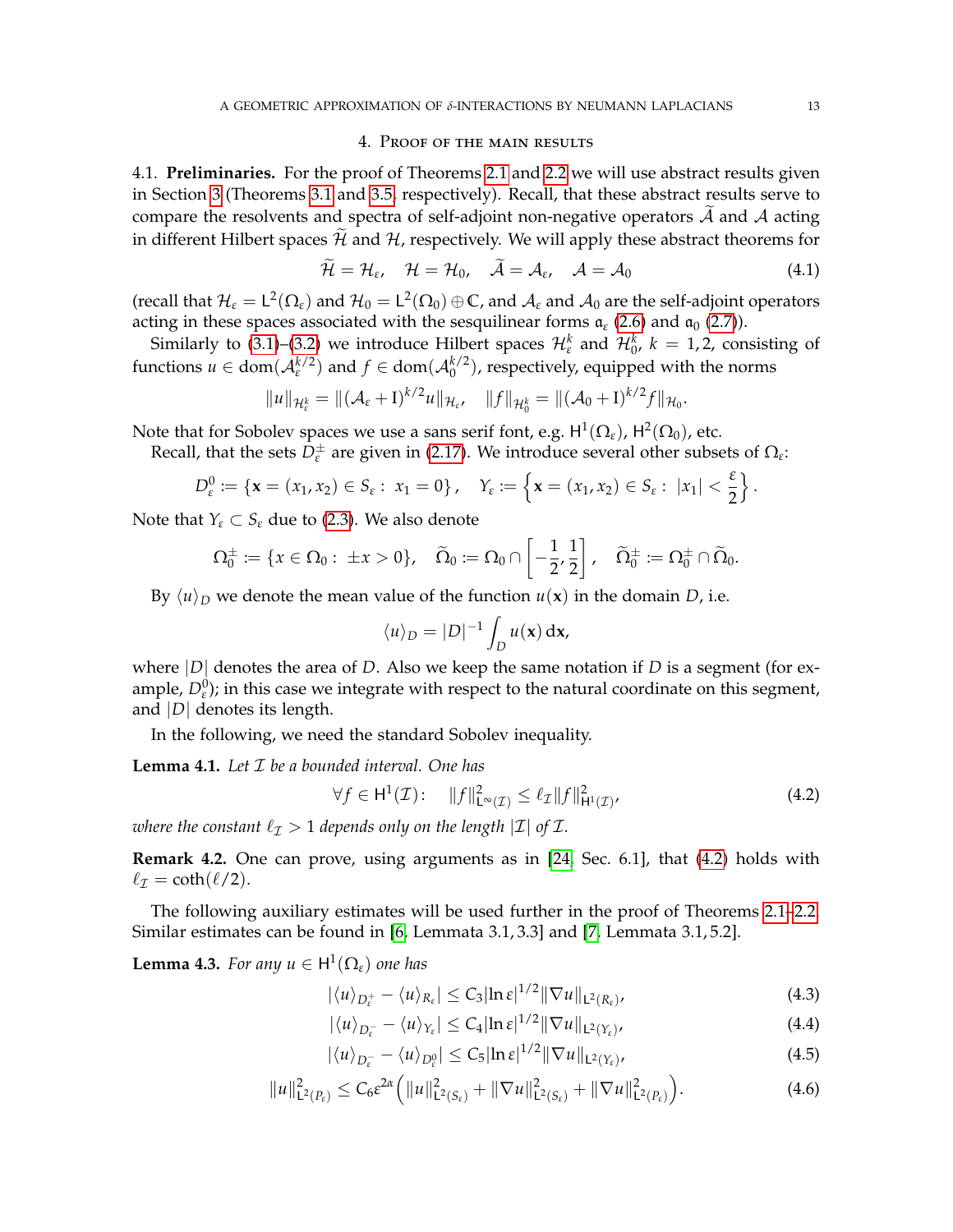*Proof.* The following estimates were established in [\[7,](#page-22-10) Ineqs. (3.14), (3.13), (5.16)]:

<span id="page-13-0"></span>
$$
|\langle u \rangle_{D_{\varepsilon}^+} - \langle u \rangle_{R_{\varepsilon}}| \leq C_7 |\ln d_{\varepsilon}|^{1/2} \|\nabla u\|_{L^2(R_{\varepsilon})},
$$
\n(4.7)

<span id="page-13-1"></span>
$$
|\langle u \rangle_{D_{\varepsilon}^-} - \langle u \rangle_{\Upsilon_{\varepsilon}}| \leq C_8 |\ln d_{\varepsilon}|^{1/2} \|\nabla u\|_{L^2(\Upsilon_{\varepsilon})},
$$
\n(4.8)

$$
||u||_{\mathsf{L}^{2}(P_{\varepsilon})}^{2} \leq C_{9}h_{\varepsilon}\left(d_{\varepsilon}\varepsilon^{-2}||u||_{\mathsf{L}^{2}(Y_{\varepsilon})}^{2} + d_{\varepsilon}|\ln d_{\varepsilon}|||\nabla u||_{\mathsf{L}^{2}(Y_{\varepsilon})}^{2}\right) + 2(h_{\varepsilon})^{2}||\nabla u||_{\mathsf{L}^{2}(P_{\varepsilon})}^{2} \qquad (4.9)
$$

for any  $u \in H^1(\Omega_\varepsilon)$ . Note that [\[7\]](#page-22-10) deals with "rooms" and "passages" of a different size than in the current work, however, the estimates [\(4.7\)](#page-13-0)–[\(4.9\)](#page-13-1) were established for arbitrary *ε*, *d*<sub>ε</sub>, *h*<sub>ε</sub>, *b*<sub>ε</sub> (such that  $d_\varepsilon < \varepsilon \leq \varepsilon_0 < 1$ ,  $d_\varepsilon < b_\varepsilon \leq 1$ ), and the constants  $C_7$ ,  $C_8$  and  $C_9$  depend only on  $ε_0$ .

Due to  $\varepsilon \le \min\{\gamma,\gamma^{-1}\}$  (cf. [\(2.3\)](#page-3-0)), one has  $|\ln \gamma| \le |\ln \varepsilon|$ . Using this and taking into account that  $d_{\varepsilon} = \gamma \varepsilon^{\alpha+1}$  with  $\alpha > 0$ , we deduce from [\(4.7\)](#page-13-0) the required estimate [\(4.3\)](#page-12-4) with  $C_3 = (\alpha + 2)^{1/2}C_7$ . Similarly, [\(4.4\)](#page-12-5) holds with  $C_4 = (\alpha + 2)^{1/2}C_8$ .

Before proving the estimate [\(4.5\)](#page-12-6) we need an additional step. Let  $u \in C^{\infty}(\overline{Y_{\varepsilon}})$ . One has:

$$
u(x_1,x_2) = u(0,x_2) + \int_0^{x_1} \partial_1 u(\tau,x_2) d\tau,
$$

where  $x_1 \in (-\frac{\varepsilon}{2}, \frac{\varepsilon}{2})$ ,  $x_2 \in (-\varepsilon, 0)$ , and  $\partial_1 u$  denotes the partial derivative of *u* with respect to the first variable. Integrating the above equality with respect to *x*<sub>1</sub> over  $\left(-\frac{\varepsilon}{2},\frac{\varepsilon}{2}\right)$ , with respect to  $x_2$  over  $(-\varepsilon, 0)$ , and then dividing by  $\varepsilon^2$ , we get

$$
\langle u \rangle_{Y_{\varepsilon}} = \langle u \rangle_{D_{\varepsilon}^0} + \varepsilon^{-2} \int_{-\varepsilon}^0 \int_{-\varepsilon/2}^{\varepsilon/2} \int_0^{x_1} \partial_1 u(\tau, x_2) \, d\tau \, dx_1 \, dx_2,
$$

whence, using the Cauchy-Schwarz inequality, we deduce the estimate

<span id="page-13-2"></span>
$$
|\langle u \rangle_{Y_{\varepsilon}} - \langle u \rangle_{D_{\varepsilon}^0}| \leq \frac{1}{2} \|\nabla u\|_{L^2(Y_{\varepsilon})}.
$$
 (4.10)

By standard density arguments [\(4.10\)](#page-13-2) holds not only for smooth functions, but also for any  $u \in H^1(Y_{\varepsilon})$ . The estimate [\(4.5\)](#page-12-6) follows from [\(4.4\)](#page-12-5) and [\(4.10\)](#page-13-2) with  $C_5 = C_4 + \frac{1}{2} |\ln \varepsilon_0|^{-1/2}$ .

It remains to prove the estimates [\(4.6\)](#page-12-7). Let  $u \in C^{\infty}(\overline{S_{\varepsilon}})$ . By Lemma [4.1](#page-12-8) one has

<span id="page-13-3"></span>
$$
|u(x_1,x_2)|^2 \leq \ell_{\widetilde{\Omega}_0} ||u(\cdot,x_2)||^2_{\mathsf{L}^2(\widetilde{\Omega}_0)'}
$$

where  $x_1 \in \tilde{\Omega}_0$ ,  $x_2 \in (-\varepsilon, 0)$ . Integrating the above inequality with respect to  $x_1$  over  $(-\frac{\varepsilon}{2}, \frac{\varepsilon}{2})$ , and with respect to *x*<sub>2</sub> over  $(-\varepsilon, 0)$ , we obtain

$$
||u||_{\mathsf{L}^{2}(\Upsilon_{\varepsilon})}^{2} \leq \ell_{\widetilde{\Omega}_{0}}\varepsilon||u||_{\mathsf{H}^{1}(\widetilde{\Omega}_{0}\times(-\varepsilon,0))}^{2} \leq \ell_{\widetilde{\Omega}_{0}}\varepsilon||u||_{\mathsf{H}^{1}(\mathsf{S}_{\varepsilon})}^{2};\tag{4.11}
$$

by density arguments the estimate [\(4.11\)](#page-13-3) holds for any  $u \in H^1(S_{\varepsilon})$ . Combining [\(4.9\)](#page-13-1), (4.11) and using [\(2.2\)](#page-2-3), we arrive at the desired estimate [\(4.6\)](#page-12-7) with

<span id="page-13-4"></span>
$$
C_6 := \max\left\{C_9\gamma(\ell_{\widetilde{\Omega}_0} + \alpha + 2); 2\right\}.
$$
\n(4.12)

4.2. **Proof of Theorem [2.1.](#page-5-0)** In order to utilise Theorem [3.1](#page-7-0) we need to construct suitable operators

$$
\mathcal{J}_{\varepsilon}^1 \colon \mathcal{H}_0^1 \to \mathcal{H}_{\varepsilon}^1, \qquad \widetilde{\mathcal{J}}_{\varepsilon}^1 \colon \mathcal{H}_{\varepsilon}^1 \to \mathcal{H}_{0}^1,
$$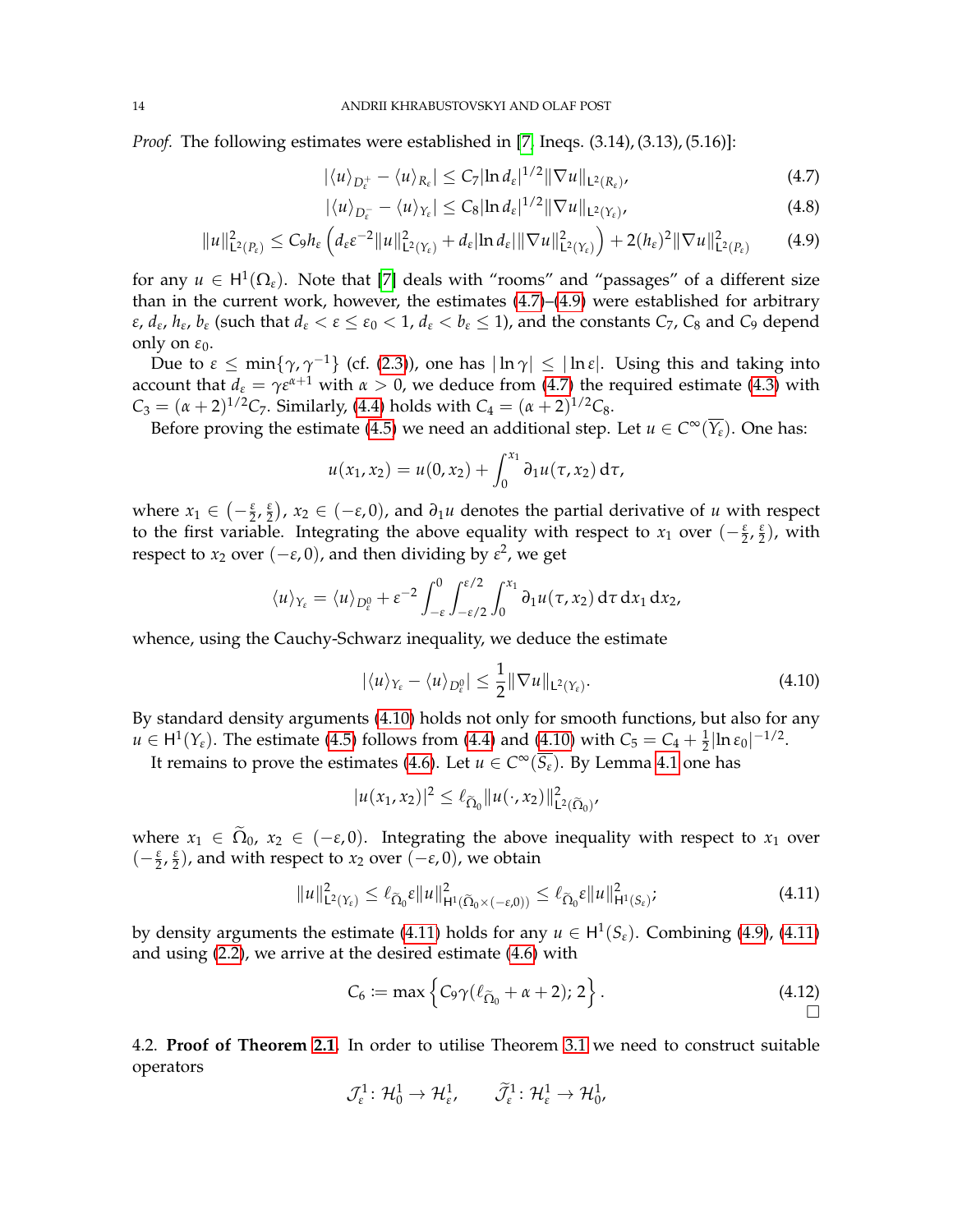where  $\mathcal{H}^1_0$  and  $\mathcal{H}^1_\varepsilon$  are the energy spaces associated with the forms  $\mathfrak{a}_0$  and  $\mathfrak{a}_\varepsilon$ , i.e.

 $\mathcal{H}_0^1 = \text{dom}(\mathfrak{a}_0)$  equipped with the norm  $||f||_{\mathcal{H}_0^1} = (\mathfrak{a}_0[f, f] + ||f||_{\mathcal{H}_0}^2)^{1/2}$ ,  $\mathcal{H}_{\varepsilon}^1 = \text{dom}(\mathfrak{a}_{\varepsilon})$  equipped with the norm  $||u||_{\mathcal{H}_{\varepsilon}^1} = (\mathfrak{a}_{\varepsilon}[u, u] + ||u||_{\mathcal{H}_{\varepsilon}}^2)^{1/2}$ .

We define the operator  $\mathcal{J}_{\varepsilon}^1$  as follows. Let  $f = (f_1, f_2) \in \text{dom}(\mathfrak{a}_0) = \text{H}^1(\Omega_0) \times \mathbb{C}$ , we set

$$
(\mathcal{J}_{\varepsilon}^{1} f)(\mathbf{x}) = \begin{cases} \varepsilon^{-1/2} f_{1}(\Phi_{\varepsilon}(x_{1})), & \mathbf{x} = (x_{1}, x_{2}) \in S_{\varepsilon}, \\ \varepsilon^{-1/2} f_{1}(0) + \frac{1}{h_{\varepsilon}} \left( (b_{\varepsilon})^{-1} f_{2} - \varepsilon^{-1/2} f_{1}(0) \right) x_{2}, & \mathbf{x} = (x_{1}, x_{2}) \in P_{\varepsilon}, \\ (b_{\varepsilon})^{-1} f_{2}, & \mathbf{x} \in R_{\varepsilon}, \end{cases}
$$
(4.13)

where  $\Phi_{\varepsilon} \colon \mathbb{R} \to \mathbb{R}$  is a continuous and piecewise linear function given by

<span id="page-14-1"></span>
$$
\Phi_{\varepsilon}(x) = \begin{cases} x, & |x| \geq \frac{\varepsilon}{2}, \\ \frac{2x + d_{\varepsilon}}{2(\varepsilon - d_{\varepsilon})} \varepsilon, & -\frac{\varepsilon}{2} < x < -\frac{d_{\varepsilon}}{2}, \\ \frac{2x - d_{\varepsilon}}{2(\varepsilon - d_{\varepsilon})} \varepsilon, & \frac{d_{\varepsilon}}{2} < x < \frac{\varepsilon}{2}, \\ 0, & |x| \leq \frac{d_{\varepsilon}}{2}. \end{cases}
$$

The operator  $\widetilde{\mathcal{J}}_{\varepsilon}^1$  is introduced as a restriction of  $\widetilde{\mathcal{J}}_{\varepsilon}$  onto dom $(\mathfrak{a}_{\varepsilon})$ :

<span id="page-14-7"></span><span id="page-14-6"></span><span id="page-14-2"></span><span id="page-14-0"></span>
$$
\widetilde{\mathcal{J}}_{\varepsilon}^1 = \widetilde{\mathcal{J}}_{\varepsilon} \upharpoonright_{\text{dom}(\mathfrak{a}_{\varepsilon})} . \tag{4.14}
$$

It is easy to see that [\(4.14\)](#page-14-0) correctly defines a linear operator from  $\mathsf{H}^1(\Omega_\varepsilon)$  to  $\mathsf{H}^1(\Omega_0)\times\mathbb{C};$ here we use the fact that for  $u \in H^1(S_\varepsilon)$  the function  $v(x_1) := \int_{-\varepsilon}^0 u(x_1, x_2) dx_2$  belongs to  $\mathsf{H}^1(\Omega_0)$ , namely

$$
v'(x_1) = \int_{-\varepsilon}^0 \partial_1 u(x_1, x_2) \, dx_2, \quad \|v\|_{\mathsf{L}^2(\Omega_0)} \leq \varepsilon^{1/2} \|u\|_{\mathsf{L}^2(S_\varepsilon)}, \quad \|v'\|_{\mathsf{L}^2(\Omega_0)} \leq \varepsilon^{1/2} \|\partial_1 u\|_{\mathsf{L}^2(S_\varepsilon)}.
$$
 (4.15)

<span id="page-14-8"></span>**Lemma 4.4.** *One has*

$$
\forall f \in \mathcal{H}_0^1: \quad \|\mathcal{J}_{\varepsilon}f - \mathcal{J}_{\varepsilon}^1f\|_{\mathcal{H}_{\varepsilon}} \leq C_{10} \varepsilon^{\min\{1,\alpha\}} \|f\|_{\mathcal{H}_0^1}.
$$

*Proof.* It is easy to see (cf.  $(2.8)$ ,  $(4.13)$ ) that

$$
\|\mathcal{J}_{\varepsilon}f-\mathcal{J}_{\varepsilon}^1f\|_{\mathcal{H}_{\varepsilon}}^2=\|\mathcal{J}_{\varepsilon}f-\mathcal{J}_{\varepsilon}^1f\|_{\mathsf{L}^2(\mathbb{Y}_{\varepsilon})}^2+\|\mathcal{J}_{\varepsilon}^1f\|_{\mathsf{L}^2(\mathbb{P}_{\varepsilon})}^2.
$$
\n(4.17)

To estimate the first term in [\(4.17\)](#page-14-2) we need the following standard Poincare inequality ´ following from the variational characterisation of the first Dirichlet eigenvalue:

<span id="page-14-3"></span>
$$
\forall f \in H_0^1(\mathcal{I}): \quad \|f\|_{\mathsf{L}^2(\mathcal{I})}^2 \le \pi^{-2} |\mathcal{I}|^2 \|f'\|_{\mathsf{L}^2(\mathcal{I})}^2, \tag{4.18}
$$

where  $\mathcal I$  is a bounded interval and  $|\mathcal I|$  denotes its length. Using [\(4.18\)](#page-14-3) and the fact that the function  $f - f \circ \Phi_{\varepsilon}$  belongs to  $H_0^1(-\frac{\varepsilon}{2}, \frac{\varepsilon}{2})$  we get

$$
\|\mathcal{J}_{\varepsilon}f-\mathcal{J}_{\varepsilon}^1f\|_{\mathsf{L}^2(\Upsilon_{\varepsilon})}^2=\|f_1-f_1\circ\Phi_{\varepsilon}\|_{\mathsf{L}^2(-\frac{\varepsilon}{2},\frac{\varepsilon}{2})}^2\leq \pi^{-2}\varepsilon^2\|(f_1-f_1\circ\Phi_{\varepsilon})'\|_{\mathsf{L}^2(-\frac{\varepsilon}{2},\frac{\varepsilon}{2})}^2. \tag{4.19}
$$

Taking into account that  $2d_{\varepsilon} \leq \varepsilon$  (see [\(2.4\)](#page-3-1)), we get

<span id="page-14-5"></span><span id="page-14-4"></span>
$$
1 \leq \Phi_{\varepsilon}'(x) \leq 2 \quad \text{as} \quad |x| \in \left(\frac{d_{\varepsilon}}{2}, \frac{\varepsilon}{2}\right). \tag{4.20}
$$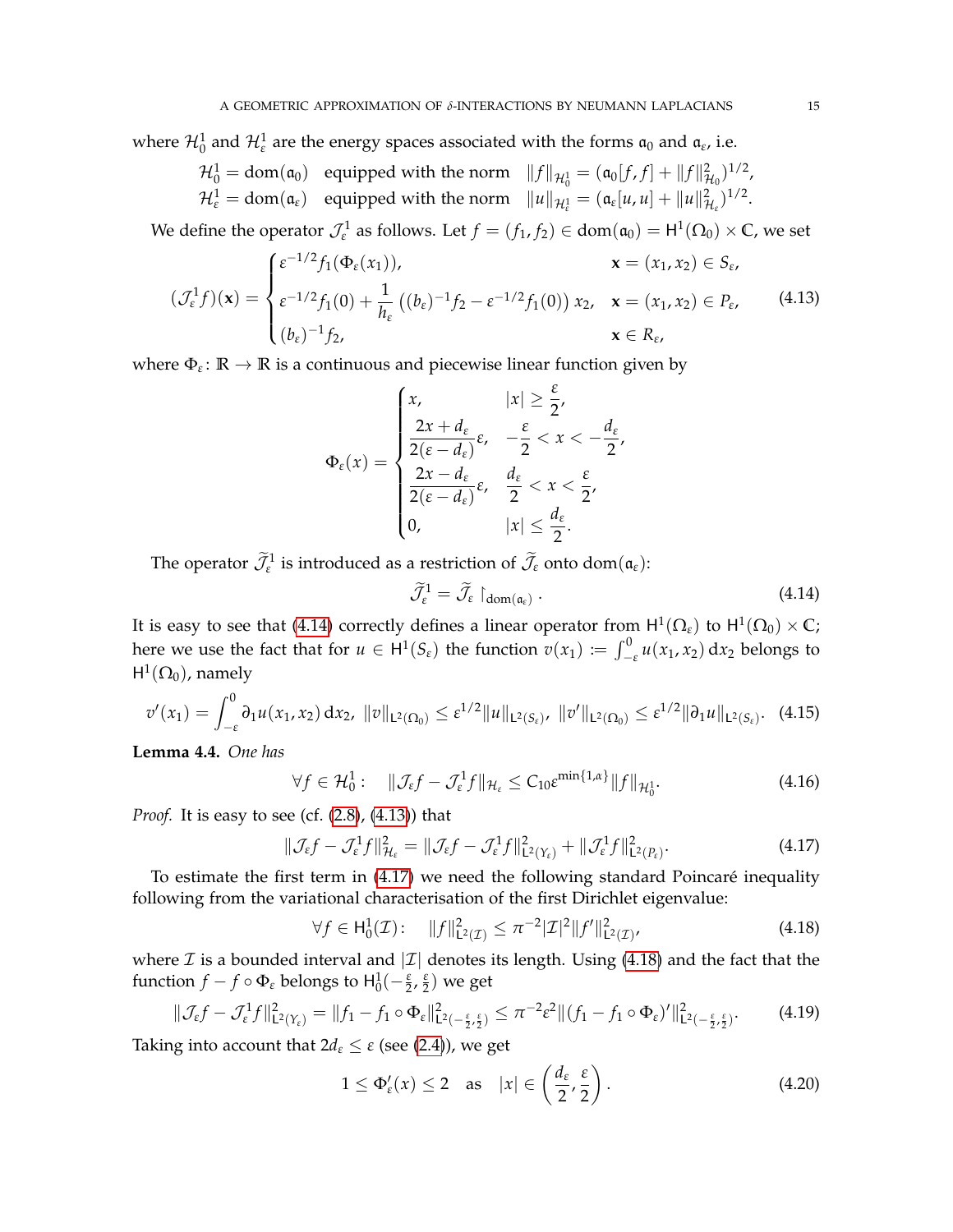Using [\(4.20\)](#page-14-4), the fact that  $\Phi_{\varepsilon}(x) = 0$  as  $|x| \leq \frac{d_{\varepsilon}}{2}$  and the chain rule, we can further estimate [\(4.19\)](#page-14-5) as

$$
\begin{split} \|\mathcal{J}_{\varepsilon}f - \mathcal{J}_{\varepsilon}^{1}f\|_{\mathsf{L}^{2}(Y_{\varepsilon})}^{2} &\leq 2\pi^{-2}\varepsilon^{2}\left(\|f_{1}'\|_{\mathsf{L}^{2}(-\frac{\varepsilon}{2},\frac{\varepsilon}{2})}^{2} + \|(f_{1}'\circ\Phi_{\varepsilon})\cdot\Phi_{\varepsilon}'\|_{\mathsf{L}^{2}((-\frac{\varepsilon}{2},\frac{\varepsilon}{2})\setminus[-\frac{d_{\varepsilon}}{2},\frac{d_{\varepsilon}}{2}])}\right) \\ &\leq 2\pi^{-2}\varepsilon^{2}\left(\|f_{1}'\|_{\mathsf{L}^{2}(-\frac{\varepsilon}{2},\frac{\varepsilon}{2})}^{2} + 4\|f_{1}'\|_{\mathsf{L}^{2}(-\frac{\varepsilon}{2},\frac{\varepsilon}{2})}\right) \\ &\leq 10\pi^{-2}\varepsilon^{2}\|f_{1}'\|_{\mathsf{L}^{2}(-\frac{\varepsilon}{2},\frac{\varepsilon}{2})}^{2} \leq 10\pi^{-2}\varepsilon^{2}\|f\|_{\mathcal{H}_{0}^{1}}^{2}.\end{split} \tag{4.21}
$$

Finally, we estimate the second term in [\(4.17\)](#page-14-2). Recall that  $\widetilde{\Omega}_0 = \Omega_0 \cap \left[ -\frac{1}{2}, \frac{1}{2} \right]$  $\frac{1}{2}$ . Using [\(4.13\)](#page-14-1), [\(2.2\)](#page-2-3) and Lemma [4.1,](#page-12-8) we conclude

<span id="page-15-2"></span><span id="page-15-1"></span>
$$
\|\mathcal{J}_{\varepsilon}^{1}f\|_{\mathsf{L}^{2}(P_{\varepsilon})}^{2} \leq \max \left\{ \varepsilon^{-1}|f_{1}(0)|^{2}, (b_{\varepsilon})^{-2}|f_{2}|^{2} \right\} h_{\varepsilon} d_{\varepsilon}
$$
  
\n
$$
\leq \max \left\{ \varepsilon^{-1}\ell_{\widetilde{\Omega}_{0}}\|f\|_{\mathsf{H}^{1}(\widetilde{\Omega}_{0})}^{2}, (b_{\varepsilon})^{-2}|f_{2}|^{2} \right\} h_{\varepsilon} d_{\varepsilon}
$$
  
\n
$$
\leq \varepsilon^{-1} h_{\varepsilon} d_{\varepsilon} \max \left\{ \ell_{\widetilde{\Omega}_{0}}, \varepsilon(b_{\varepsilon})^{-2} \right\} \|f\|_{\mathcal{H}_{0}^{1}}^{2}
$$
  
\n
$$
\leq \gamma \varepsilon^{2\alpha} \ell_{\widetilde{\Omega}_{0}} \|f\|_{\mathcal{H}_{0}^{1}}^{2}. \tag{4.22}
$$

In the last estimate we use  $\beta < 1/2$  as then  $\varepsilon(b_{\varepsilon})^{-2} = \varepsilon^{1-2\beta} \le 1 < \ell_{\tilde{\Omega}_0}$ . Combin-ing [\(4.17\)](#page-14-2), [\(4.21\)](#page-15-1) and [\(4.22\)](#page-15-2), we arrive at the desired estimate [\(4.16\)](#page-14-6) with the constant explicitly given by  $C_{10} = \sqrt{10\pi^{-2} + \gamma\ell_{\widetilde{\Omega}_0}}$ .<br>1980 - Johann Stein, Amerikaansk politiker († 1905)<br>1980 - Johann Stein, Amerikaansk politiker († 1906)

Now we come to the key lemma of this work; the following estimate on the two forms associated with  $A_{\varepsilon}$  and  $A_0$ :

### <span id="page-15-0"></span>**Lemma 4.5.** *One has*

$$
\forall f \in \mathcal{H}_0^2, u \in \mathcal{H}_\varepsilon^2: \quad \left| \mathfrak{a}_\varepsilon[\mathcal{J}_\varepsilon^1 f, u] - \mathfrak{a}_0[f, \widetilde{\mathcal{J}}_\varepsilon^1 u] \right| \leq C_{11} \varepsilon^{\min\{\alpha, 1/2 - \beta\}} \|f\|_{\mathcal{H}_0^2} \|u\|_{\mathcal{H}_\varepsilon^1}.
$$
 (4.23)

*Proof.* Let  $f = (f_1, f_2) \in \text{dom}(\mathcal{A}_0) = \mathcal{H}_0^2$  and  $u \in \text{dom}(\mathcal{A}_{\varepsilon}) = \mathcal{H}_{\varepsilon}^2$ . We denote

$$
f_{\varepsilon} := \mathcal{J}_{\varepsilon}^1 f, \qquad u_{\varepsilon,1} := (\widetilde{\mathcal{J}}_{\varepsilon}^1 u)_1, \qquad u_{\varepsilon,2} := (\widetilde{\mathcal{J}}_{\varepsilon}^1 u)_2
$$

(i.e.  $u_{\varepsilon,1} \in H^1(\Omega_0)$ ,  $u_{\varepsilon,2} \in \mathbb{C}$  are the first and the second components of  $\mathcal{J}_{\varepsilon}^1 u \in H^1(\Omega_0) \times \mathbb{C}$ , respectively). Taking into account that  $f_{\varepsilon}$  is constant on  $R_{\varepsilon}$ , and  $V_{\varepsilon} = 0$  on  $P_{\varepsilon} \cup R_{\varepsilon}$ , one has

<span id="page-15-4"></span>
$$
\mathfrak{a}_{\varepsilon}[\mathcal{J}_{\varepsilon}^1 f, u] - \mathfrak{a}_0[f, \widetilde{\mathcal{J}}_{\varepsilon}^1 u] = I_{\varepsilon}^1 + I_{\varepsilon}^2 + I_{\varepsilon}^3,
$$

where

$$
I_{\varepsilon}^{1} := (\nabla f_{\varepsilon}, \nabla u)_{L^{2}(S_{\varepsilon})} - (f'_{1}, u'_{\varepsilon,1})_{L^{2}(\Omega_{0})}, \qquad \text{(the part on the strip)}
$$
\n
$$
I_{\varepsilon}^{2} := (\nabla f_{\varepsilon}, \nabla u)_{L^{2}(P_{\varepsilon})} - \gamma f_{1}(0) \overline{u_{\varepsilon,1}(0)}, \qquad \text{(the part on the passage)}
$$
\n
$$
I_{\varepsilon}^{3} := (V_{\varepsilon} f_{\varepsilon}, u)_{L^{2}(S_{\varepsilon})} - (V_{0} f_{1}, u_{\varepsilon,1})_{L^{2}(\Omega_{0})} \qquad \text{(the potential term)}.
$$

*Estimate of*  $I^1_\varepsilon$  *(on the strip).* It is easy to see that  $I^1_\varepsilon = ((f_1 \circ \Phi_\varepsilon)' - f'_1, u'_{\varepsilon,1})_{L^2(-\frac{\varepsilon}{2}, \frac{\varepsilon}{2})'}$ , therefore we have

<span id="page-15-3"></span>
$$
|I_{\varepsilon}^{1}| \leq ||(f_{1} \circ \Phi_{\varepsilon})' - f_{1}'||_{\mathsf{L}^{2}(-\frac{\varepsilon}{2},\frac{\varepsilon}{2})} ||u_{\varepsilon,1}'||_{\mathsf{L}^{2}(-\frac{\varepsilon}{2},\frac{\varepsilon}{2})}.
$$
\n(4.24)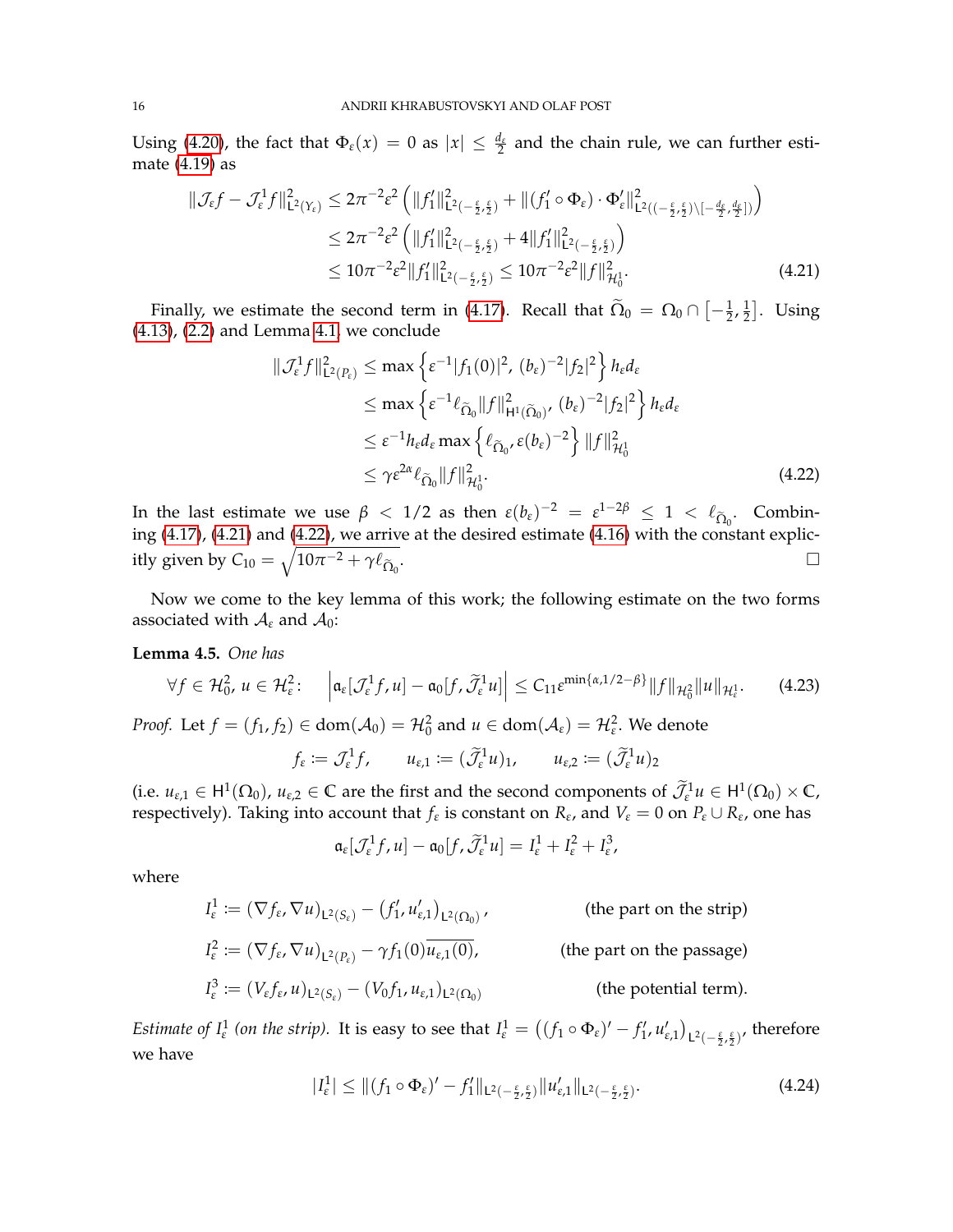Using the chain rule and [\(4.20\)](#page-14-4), we obtain

$$
\begin{split} \|(f_1 \circ \Phi_{\varepsilon})' - f_1'\|_{\mathsf{L}^2(-\frac{\varepsilon}{2},\frac{\varepsilon}{2})} \\ &\leq \|(f_1' \circ \Phi_{\varepsilon}) \cdot \Phi_{\varepsilon}'\|_{\mathsf{L}^2((-\frac{\varepsilon}{2},\frac{\varepsilon}{2}) \setminus [-\frac{d_{\varepsilon}}{2},\frac{d_{\varepsilon}}{2}])} + \|f_1'\|_{\mathsf{L}^2(-\frac{\varepsilon}{2},\frac{\varepsilon}{2})} \leq 3\|f_1'\|_{\mathsf{L}^2(-\frac{\varepsilon}{2},\frac{\varepsilon}{2})} \end{split} \tag{4.25}
$$

Since  $f \in \text{dom}(\mathcal{A}_0)$ , one has

<span id="page-16-1"></span><span id="page-16-0"></span>
$$
f'_1 \in H^1(\Omega_0^+) \text{ and } f'_1 \in H^1(\Omega_0^-).
$$
 (4.26)

Then, by virtue of [\(4.2\)](#page-12-3) and [\(4.26\)](#page-16-0) we can continue the (square of) estimate [\(4.25\)](#page-16-1) as follows:

$$
\begin{split} \|(f_1 \circ \Phi_{\varepsilon})' - f_1'\|_{\mathsf{L}^2(-\frac{\varepsilon}{2}, \frac{\varepsilon}{2})}^2 &\leq \frac{9\varepsilon}{2} \left( \|f\|_{\mathsf{L}^\infty(-\frac{\varepsilon}{2}, 0)}^2 + \|f\|_{\mathsf{L}^\infty(0, \frac{\varepsilon}{2})}^2 \right) \\ &\leq \frac{9\varepsilon}{2} \max \left\{ \ell_{\widetilde{\Omega}_0^-} ; \ell_{\widetilde{\Omega}_0^+} \right\} \left( \|f_1''\|_{\mathsf{L}^2(\Omega_0^- \cup \Omega_0^+)}^2 + \|f_1'\|_{\mathsf{L}^2(\Omega_0)}^2 \right). \end{split} \tag{4.27}
$$

Finally, we need the estimates

<span id="page-16-3"></span><span id="page-16-2"></span>
$$
||f_1'||_{\mathsf{L}^2(\Omega_0)} \le ||f||_{\mathcal{H}_0^1} \le ||f||_{\mathcal{H}_0^2},\tag{4.28}
$$

and

$$
||f''_1||_{L^2(\Omega_0^- \cup \Omega_0^+)} \le ||\widehat{\mathcal{A}}_0 f_1 + f_1||_{L^2(\Omega_0^- \cup \Omega_0^+)} + ||V_0 f_1 + f_1||_{L^2(\Omega_0^- \cup \Omega_0^+)}\le ||f||_{\mathcal{H}_0^2} + (||V_0||_{L^{\infty}(\Omega_0)} + 1)||f||_{\mathcal{H}_0} \le (||V_0||_{L^{\infty}(\Omega_0)} + 2)||f||_{\mathcal{H}_0^2}
$$
(4.29)

(to derive these estimates we have used, in particular, [\(3.3\)](#page-7-3)). Inequalities [\(4.27\)](#page-16-2)–[\(4.29\)](#page-16-3) yield

$$
\| (f_1 \circ \Phi_{\varepsilon})' - f_1' \|_{\mathsf{L}^2(-\frac{\varepsilon}{2}, \frac{\varepsilon}{2})} \le C_{12} \varepsilon^{1/2} \| f \|_{\mathcal{H}^2_0}
$$
(4.30)

with 
$$
C_{12} = \sqrt{\frac{9}{2} \max \{ \ell_{\tilde{\Omega}_0^-}; \ell_{\tilde{\Omega}_0^+} \} \left( (\|V_0\|_{L^\infty(\Omega_0)} + 2)^2 + 1 \right)}
$$
. Also, using (4.15), we get  
\n
$$
\|u'_{\varepsilon,1}\|_{L^2(-\frac{\varepsilon}{2},\frac{\varepsilon}{2})} \le \|\partial_1 u\|_{L^2(Y_{\varepsilon})} \le \|\nabla u\|_{L^2(Y_{\varepsilon})} \le \|u\|_{\mathcal{H}^1_{\varepsilon}}.
$$
\n(4.31)

Combining [\(4.24\)](#page-15-3), [\(4.30\)](#page-16-4), [\(4.31\)](#page-16-5) we arrive at the estimate

<span id="page-16-8"></span><span id="page-16-7"></span><span id="page-16-6"></span><span id="page-16-5"></span><span id="page-16-4"></span>
$$
|I_{\varepsilon}^{1}| \leq C_{12} \varepsilon^{1/2} \|f\|_{\mathcal{H}_{0}^{2}} \|u\|_{\mathcal{H}_{\varepsilon}^{1}}.
$$
\n(4.32)

*Estimate of*  $I_{\varepsilon}^2$  *(on the passage).* Now we come to the key part of the form estimate, where the  $\delta$ -potential in the form  $a_0$  appears. We have

$$
\Delta f_{\varepsilon} = 0, \qquad \partial_1 f_{\varepsilon} = 0, \qquad \partial_2 f_{\varepsilon} = \frac{1}{h_{\varepsilon}} \big( (b_{\varepsilon})^{-1} f_2 - \varepsilon^{-1/2} f_1(0) \big) \quad \text{on} \quad P_{\varepsilon}.
$$
 (4.33)

Using [\(4.33\)](#page-16-6) and integrating by parts, we obtain

$$
I_{\varepsilon}^{2} = \int_{\partial P_{\varepsilon}} (\partial_{\mathbf{n}} f_{\varepsilon}(\mathbf{x})) \cdot \overline{u(\mathbf{x})} \, d\mathbf{x} - \gamma f_{1}(0) \overline{u_{\varepsilon,1}(0)}
$$
  
\n
$$
= \partial_{2} f_{\varepsilon} \cdot \left( \int_{D_{\varepsilon}^{+}} \overline{u(\mathbf{x})} \, d\mathbf{x} - \int_{D_{\varepsilon}^{-}} \overline{u(\mathbf{x})} \, d\mathbf{x} \right) - \gamma f_{1}(0) \overline{u_{\varepsilon,1}(0)}
$$
  
\n
$$
= \frac{1}{h_{\varepsilon}} \left( (b_{\varepsilon})^{-1} f_{2} - \varepsilon^{-1/2} f_{1}(0) \right) \cdot d_{\varepsilon} \left( \langle \overline{u} \rangle_{D_{\varepsilon}^{+}} - \langle \overline{u} \rangle_{D_{\varepsilon}^{-}} \right) - \gamma f_{1}(0) \overline{u_{\varepsilon,1}(0)}
$$
  
\n
$$
= \gamma \left( \varepsilon^{1/2} (b_{\varepsilon})^{-1} f_{2} - f_{1}(0) \right) \cdot \varepsilon^{1/2} \left( \langle \overline{u} \rangle_{D_{\varepsilon}^{+}} - \langle \overline{u} \rangle_{D_{\varepsilon}^{-}} \right) - \gamma f_{1}(0) \overline{u_{\varepsilon,1}(0)}, \tag{4.34}
$$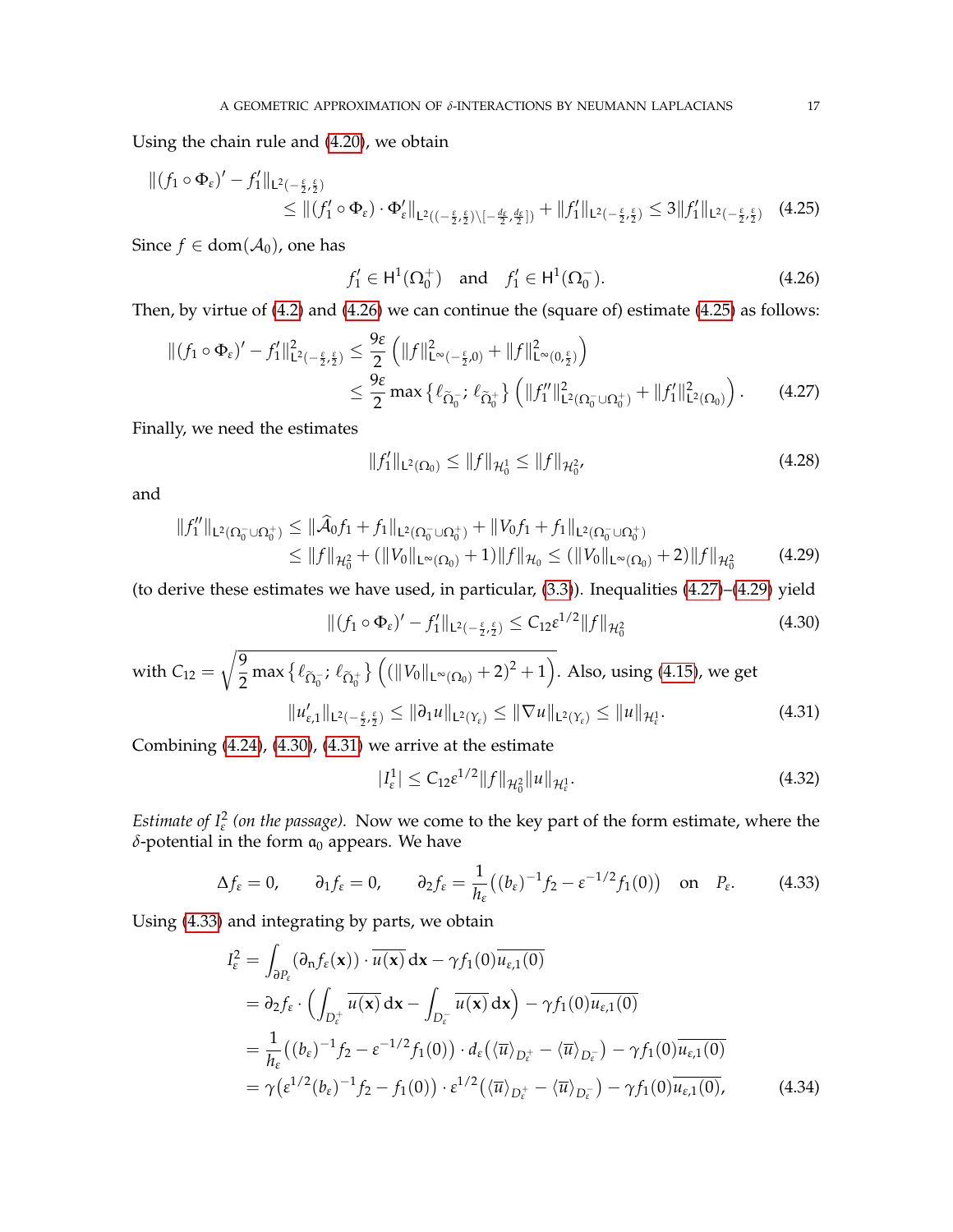where *∂*<sup>n</sup> stands for the normal derivative on *∂P<sup>ε</sup>* , and where we used *dε*/*h<sup>ε</sup>* = *εγ* in the last line. Taking into account that

$$
\varepsilon^{1/2}\langle u \rangle_{D^0_\varepsilon} = u_{\varepsilon,1}(0) \quad \text{and} \quad b_\varepsilon \langle u \rangle_{R_\varepsilon} = u_{\varepsilon,2},
$$

one can rewrite [\(4.34\)](#page-16-7) as follows,

$$
I_{\varepsilon}^2 = I_{\varepsilon}^{2,1} + I_{\varepsilon}^{2,2} + I_{\varepsilon}^{2,3} + I_{\varepsilon}^{2,4},
$$

where

$$
I_{\varepsilon}^{2,1} = \gamma (\varepsilon^{1/2} (b_{\varepsilon})^{-1} f_2 - f_1(0)) \cdot \varepsilon^{1/2} (\langle \overline{u} \rangle_{D_{\varepsilon}^+} - \langle \overline{u} \rangle_{R_{\varepsilon}}),
$$
  
\n
$$
I_{\varepsilon}^{2,2} = \gamma (\varepsilon^{1/2} (b_{\varepsilon})^{-1} f_2 - f_1(0)) \cdot \varepsilon^{1/2} (b_{\varepsilon})^{-1} \overline{u}_{\varepsilon,2},
$$
  
\n
$$
I_{\varepsilon}^{2,3} = -\gamma \varepsilon (b_{\varepsilon})^{-1} f_2 \langle \overline{u} \rangle_{D_{\varepsilon}^-},
$$
  
\n
$$
I_{\varepsilon}^{2,4} = \gamma f_1(0) \cdot \varepsilon^{1/2} (\langle \overline{u} \rangle_{D_{\varepsilon}^-} - \langle \overline{u} \rangle_{D_{\varepsilon}^0}).
$$

We first estimate the common first factor in  $I_{\varepsilon}^{2,1}$  and  $I_{\varepsilon}^{2,2}$  by

$$
\left|\varepsilon^{1/2}(b_{\varepsilon})^{-1}f_2 - f_1(0)\right|^2 \leq \frac{2\varepsilon}{b_{\varepsilon}^2}|f_2|^2 + 2\ell_{\widetilde{\Omega}_0} \|f_1\|_{\mathsf{H}^1(\Omega_0)}^2 \leq 2\ell_{\widetilde{\Omega}_0} \|f\|_{\mathcal{H}_0^1}^2
$$

using [\(4.2\)](#page-12-3) and the fact that  $\varepsilon(b_{\varepsilon})^{-2} = \varepsilon^{1-2\beta} \le 1 < l_{\Omega_0}$  provided  $\beta < 1/2$  (as usual  $\varepsilon \le \varepsilon_0 <$ 1). In particular, using [\(4.3\)](#page-12-4) and the fact that the quantity  $\varepsilon^{\beta}|\ln \varepsilon|^{1/2}$  is uniformly bounded as  $\varepsilon \in (0, 1]$ , namely

<span id="page-17-0"></span>
$$
\varepsilon^{\beta}|\ln \varepsilon|^{1/2} \le (2\beta e)^{-1/2} \text{ as } \varepsilon \in (0, 1], \tag{4.35}
$$

we have

$$
\begin{split} |I_{\varepsilon}^{2,1}| &\leq \gamma (2\ell_{\widetilde{\Omega}_{0}})^{1/2} C_{3} \varepsilon^{1/2} |\ln \varepsilon|^{1/2} \|f\|_{\mathcal{H}_{0}^{1}} \|\nabla u\|_{\mathsf{L}^{2}(R_{\varepsilon})} \\ &\leq \gamma (2\ell_{\widetilde{\Omega}_{0}})^{1/2} C_{3} \varepsilon^{\beta} |\ln \varepsilon|^{1/2} \cdot \varepsilon^{1/2-\beta} \|f\|_{\mathcal{H}_{0}^{1}} \|\nabla u\|_{\mathsf{L}^{2}(R_{\varepsilon})} \\ &\leq \underbrace{\gamma (2\ell_{\widetilde{\Omega}_{0}})^{1/2} C_{3} (2\beta \mathrm{e})^{-1/2}}_{=:C_{13}} \cdot \varepsilon^{1/2-\beta} \|f\|_{\mathcal{H}_{0}^{1}} \|\nabla u\|_{\mathsf{L}^{2}(R_{\varepsilon})}. \end{split}
$$

Moreover,

$$
|I_{\varepsilon}^{2,2}| \leq \underbrace{\gamma(2\ell_{\widetilde{\Omega}_{0}})^{1/2} \cdot \varepsilon^{1/2-\beta}}_{=:C_{14}} \|f\|_{\mathcal{H}_0^1} \|u\|_{L^2(R_{\varepsilon})}
$$

using the fact that  $|u_{\varepsilon,2}| \le ||u||_{L^2(R_{\varepsilon})}$ . For the third term  $I_{\varepsilon}^{2,3}$  we need the estimate

$$
\begin{aligned} \left| \langle u \rangle_{D_{\varepsilon}^-} \right| &\leq \left| \langle u \rangle_{D_{\varepsilon}^-} - \langle u \rangle_{Y_{\varepsilon}} \right| + \left| \langle u \rangle_{Y_{\varepsilon}} \right| \\ &\leq C_4 |\ln \varepsilon|^{1/2} \|\nabla u\|_{L^2(Y_{\varepsilon})} + \varepsilon^{-1} \|u\|_{L^2(Y_{\varepsilon})} \\ &\leq C_4 |\ln \varepsilon|^{1/2} \|\nabla u\|_{L^2(Y_{\varepsilon})} + \varepsilon^{-1/2} (\ell_{\widetilde{\Omega}_0})^{1/2} \|u\|_{H^1(S_{\varepsilon})} \\ &\leq \left( C_4 |\ln \varepsilon|^{1/2} + \varepsilon^{-1/2} (\ell_{\widetilde{\Omega}_0})^{1/2} \right) \|u\|_{H^1(S_{\varepsilon})}, \end{aligned}
$$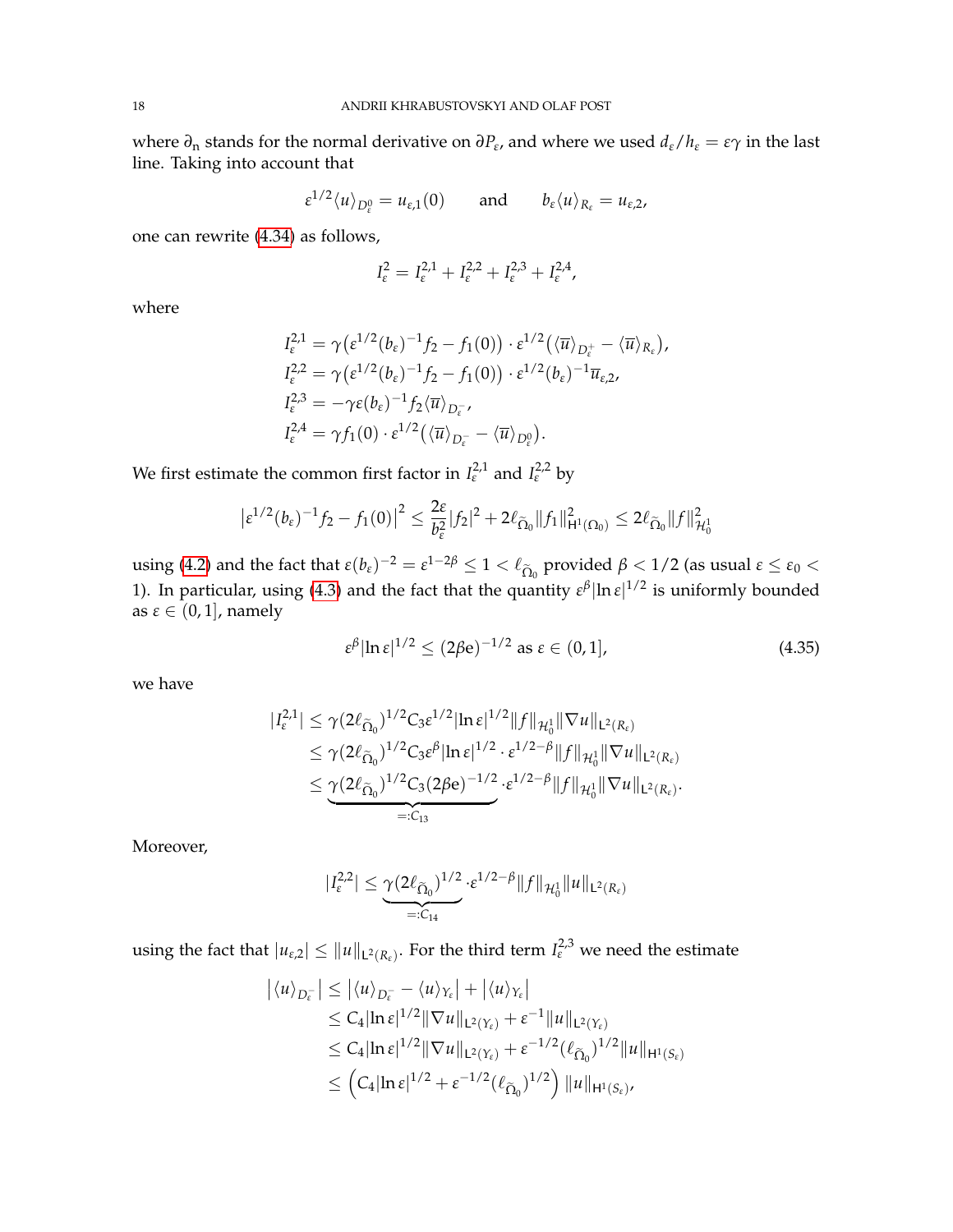following by [\(4.4\)](#page-12-5) and [\(4.11\)](#page-13-3). Hence, we have

$$
|I_{\varepsilon}^{2,3}| \leq \gamma \varepsilon (b_{\varepsilon})^{-1} |f_{2}| |\langle u \rangle_{D_{\varepsilon}^{-}}| \leq \gamma \left( C_{4} |\ln \varepsilon|^{1/2} + \varepsilon^{-1/2} (\ell_{\widetilde{\Omega}_{0}})^{1/2} \right) \varepsilon^{1-\beta} |f_{2}| \|u\|_{H^{1}(S_{\varepsilon})}
$$
  

$$
\leq \underbrace{\gamma \left( C_{4} + (\ell_{\widetilde{\Omega}_{0}})^{1/2} \right)}_{=:C_{15}} \varepsilon^{1/2-\beta} |f_{2}| \|u\|_{H^{1}(S_{\varepsilon})}
$$

(in the last estimate we use the fact that  $\varepsilon \leq \varepsilon_0 < 1$ , whence  $\varepsilon |\ln \varepsilon| < 1$ ). Finally, we have

$$
|I_{\varepsilon}^{2,4}| \leq \gamma(\ell_{\widetilde{\Omega}_{0}})^{1/2}C_{5} \cdot \varepsilon^{1/2} |\ln \varepsilon|^{1/2} \|f_{1}\|_{H^{1}(\Omega_{0})} \|\nabla u\|_{L^{2}(Y_{\varepsilon})}
$$
  

$$
\leq \underbrace{\gamma(\ell_{\widetilde{\Omega}_{0}})^{1/2}C_{5}(2\beta e)^{-1/2}}_{=:C_{16}} \cdot \varepsilon^{1/2-\beta} \|f_{1}\|_{H^{1}(\Omega_{0})} \|\nabla u\|_{L^{2}(Y_{\varepsilon})},
$$

using [\(4.5\)](#page-12-6), [\(4.2\)](#page-12-3), and [\(4.35\)](#page-17-0). As a result, we arrive at the estimate

$$
|I_{\varepsilon}^{2}| \leq (C_{13} + C_{14} + C_{15} + C_{16})\varepsilon^{1/2-\beta} \|f\|_{\mathcal{H}_{1}} \|u\|_{\mathcal{H}_{1}}.
$$
 (4.36)

*Estimate of*  $I_{\varepsilon}^{3}$  (*the potential term*). By virtue of [\(2.8\)](#page-4-1), [\(2.11\)](#page-5-4), [\(2.12\)](#page-5-5), [\(4.14\)](#page-14-0) one gets the equality

<span id="page-18-1"></span>
$$
I_{\varepsilon}^3=(V_{\varepsilon}(\mathcal{J}_{\varepsilon}^1-\mathcal{J}_{\varepsilon})f,u)_{L^2(S_{\varepsilon})},
$$

hence, using Lemma [4.4,](#page-14-8) we obtain the estimate

$$
|I_{\varepsilon}^3| \leq \|V_0\|_{\mathsf{L}^\infty(\Omega_0)} C_{10} \varepsilon^{\min\{1,\alpha\}} \|f\|_{\mathcal{H}_0^1} \|u\|_{\mathcal{H}_{\varepsilon}}; \tag{4.37}
$$

note that  $\|V_{\varepsilon}\|_{\mathsf{L}^{\infty}(S_{\varepsilon})} = \|V_0\|_{\mathsf{L}^{\infty}(\Omega_0)}.$ 

Finally, combining  $(4.32)$ ,  $(4.36)$ ,  $(4.37)$  and taking into account  $(3.3)$ , we arrive at the desired estimate [\(4.23\)](#page-15-4) with

$$
C_{11}=C_{12}+C_{13}+C_{14}+C_{15}+C_{16}+\|V_0\|_{L^\infty(\Omega_0)}C_{10}\qquad \qquad \Box
$$

<span id="page-18-2"></span>.

It follows from [\(2.11\)](#page-5-4), [\(4.14\)](#page-14-0), [\(4.16\)](#page-14-6) and [\(4.23\)](#page-15-4) that the conditions of Theorem [3.1](#page-7-0) (applied to the spaces and operators as in [\(4.1\)](#page-12-2)) hold with

$$
\delta = \max\{C_{10}, C_{11}\}\varepsilon^{\min\{\alpha, 1/2 - \beta\}}
$$

Hence, applying Theorem [3.1,](#page-7-0) we immediately arrive at the desired first estimate in [\(2.13\)](#page-5-1); the second follows from  $\widetilde{\mathcal{J}}_{\varepsilon}\mathcal{R}_{\varepsilon} - \mathcal{R}_0\widetilde{\mathcal{J}}_{\varepsilon} = (\mathcal{R}_{\varepsilon}\mathcal{J}_{\varepsilon} - \mathcal{J}_{\varepsilon}\mathcal{R}_0)^* = \mathcal{L}_{\varepsilon}^*$  and  $\|\mathcal{L}_{\varepsilon}\| = \|\mathcal{L}_{\varepsilon}^*\|$ . In particular Theorem [2.1](#page-5-0) is proven with  $C_1 = 4 \max\{C_{10}, C_{11}\}.$ 

<span id="page-18-0"></span>**Remark 4.6** (on the error estimates in Theorem [2.1\)](#page-5-0)**.** Tracing the model parameters, we see that the constant  $C_1 = 4 \max\{C_{10}, C_{11}\}\$  depends on upper bounds of the parameters  $||V||_{\mathsf{L}^{\infty}(\Omega_0)}$ ,  $\ell^{-1/2}$ ,  $\beta^{-1/2}$ ,  $\alpha^{1/2}$  and  $\gamma$  entering in our model. Note that the (worst) error  $\varepsilon^{1/2-\beta}$ appears in  $I_{\varepsilon}^{2,2}$  and  $I_{\varepsilon}^{2,3}$ . All other error terms are of better order, namely

$$
I_{\varepsilon}^1 = \mathcal{O}(\varepsilon^{1/2}), \quad I_{\varepsilon}^{2,1}, I_{\varepsilon}^{2,4} = \mathcal{O}((\varepsilon|\ln \varepsilon|)^{1/2}), \quad \text{and} \quad I_{\varepsilon}^3 = \mathcal{O}(\varepsilon^{\min\{1,\alpha\}})
$$

are better; and the  $\varepsilon^{\alpha}$ -term comes from  $\overline{\mathcal{J}}_{\varepsilon}^1 u$  on the second component, i.e. from the L<sup>2</sup>estimate of *u* on  $P_{\varepsilon}$ , see [\(4.22\)](#page-15-2).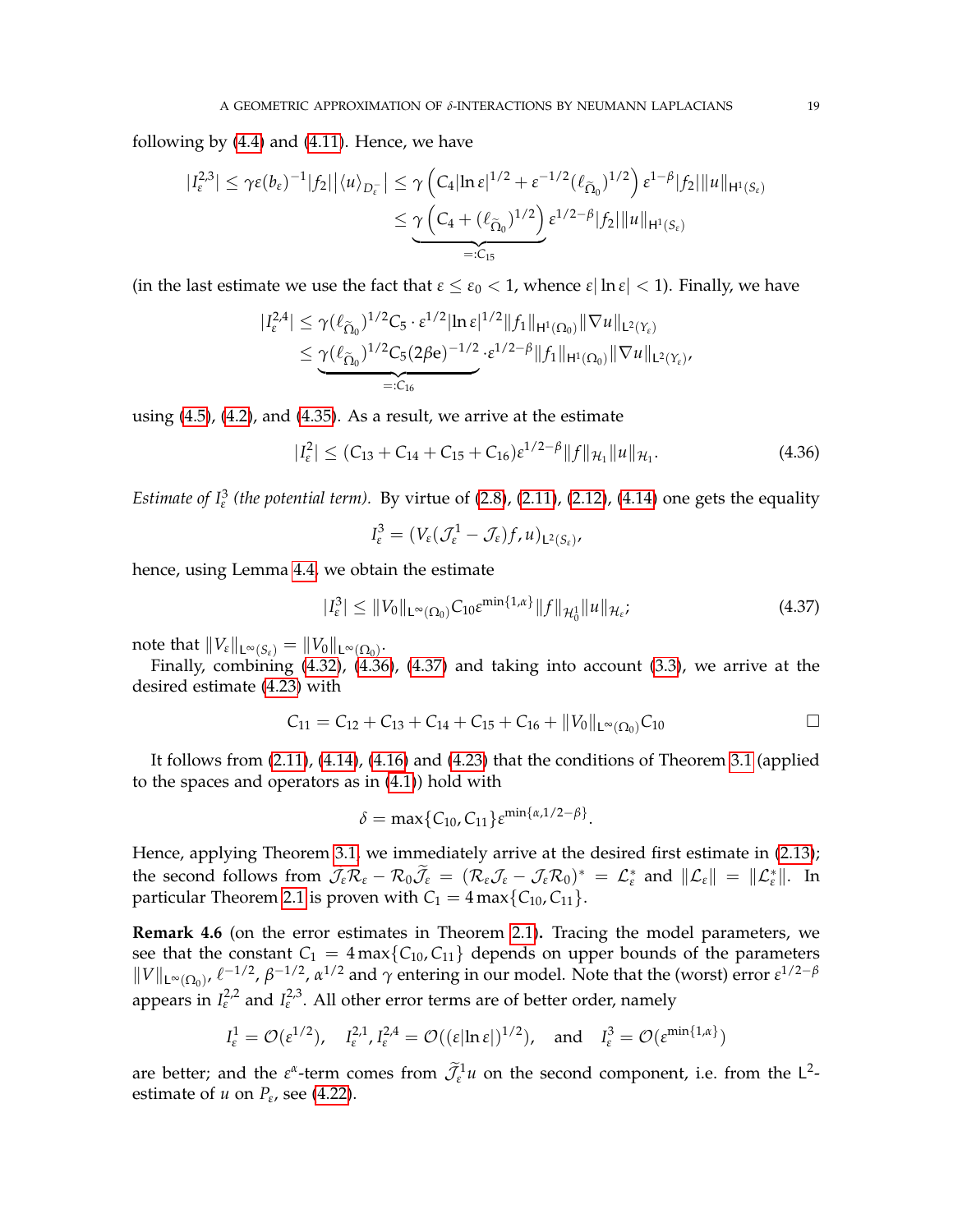#### 4.3. **Proof of Theorem [2.2.](#page-6-2)** To prove Theorem [2.2](#page-6-2) we will use Theorem [3.5.](#page-8-0)

#### <span id="page-19-1"></span>**Lemma 4.7.** *One has*

$$
\forall u \in \text{dom}(\mathfrak{a}_{\varepsilon}) : \quad \|u\|_{\mathcal{H}_{\varepsilon}}^2 \leq \mu_{\varepsilon} \|\widetilde{\mathcal{J}}_{\varepsilon}u\|_{\mathcal{H}_{0}}^2 + \nu_{\varepsilon} \mathfrak{a}_{\varepsilon}[u, u] \tag{4.38}
$$

*with*

<span id="page-19-5"></span>
$$
\mu_{\varepsilon} = 1 + C_6 \varepsilon^{2\alpha} \quad \text{and} \quad \nu_{\varepsilon} = C_{17} \varepsilon^{2 \min\{\alpha, \beta\}}.
$$

*Proof.* For a bounded domain *D* we have the following (equivalent version of the) Poincaré inequality, namely

<span id="page-19-2"></span>
$$
||u||_{\mathsf{L}^{2}(D)}^{2} \le |D||\langle u \rangle_{D}|^{2} + \frac{1}{\lambda_{2}(D)}||\nabla u||_{\mathsf{L}^{2}(D)}^{2}
$$
\n(4.39)

for  $u \in H^1(D)$ , where  $\lambda_2(D)$  denotes the second (first non-zero) Neumann eigenvalue of *D*. Applying this inequality with  $D = \{x_1\} \times (-\varepsilon, 0)$ , we obtain

$$
\int_{-\varepsilon}^0 |u(x_1, x_2)|^2 dx_2 \leq \left| \varepsilon^{-1/2} \int_{-\varepsilon}^0 u(x_1, x_2) dx_2 \right|^2 + \frac{\varepsilon^2}{\pi^2} \int_{-\varepsilon}^0 |\partial_2 u(x_1, x_2)|^2 dx_2
$$

for (almost) all  $x_1 \in \Omega_0$ . Integrating this inequality over  $\Omega_0$  with respect to  $x_1$  and taking into account the definition of  $\bar{\mathcal{J}}_{\varepsilon}$  in [\(2.10\)](#page-5-2) and the fact that  $\beta < 1$ , we arrive at the estimate

$$
\forall u \in H^{1}(S_{\varepsilon}) : \quad \|u\|_{\mathsf{L}^{2}(S_{\varepsilon})}^{2} \leq \|(\widetilde{\mathcal{J}}_{\varepsilon} u)_{1}\|_{\mathsf{L}^{2}(\Omega_{0})}^{2} + \frac{\varepsilon^{2}}{\pi^{2}} \|\partial_{2} u\|_{\mathsf{L}^{2}(S_{\varepsilon})}^{2}
$$
\n
$$
\leq \|(\widetilde{\mathcal{J}}_{\varepsilon} u)_{1}\|_{\mathsf{L}^{2}(\Omega_{0})}^{2} + \frac{\varepsilon^{2\beta}}{\pi^{2}} \|\nabla u\|_{\mathsf{L}^{2}(S_{\varepsilon})}^{2}.
$$
\n(4.40)

Similarly, applying [\(4.39\)](#page-19-2) with  $D = R_{\varepsilon}$ , we obtain

<span id="page-19-6"></span><span id="page-19-4"></span><span id="page-19-3"></span>
$$
||u||_{\mathsf{L}^{2}(R_{\varepsilon})}^{2} \leq \left|(\widetilde{\mathcal{J}}_{\varepsilon} u)_{2}\right|^{2} + \frac{\varepsilon^{2\beta}}{\pi^{2}} ||\nabla u||_{\mathsf{L}^{2}(R_{\varepsilon})}^{2}
$$
\n(4.41)

using also  $b_{\varepsilon} = \varepsilon^{\beta}$ . Finally, by virtue of [\(4.6\)](#page-12-7) and [\(4.40\)](#page-19-3), we obtain

$$
||u||_{\mathsf{L}^{2}(P_{\varepsilon})}^{2} \leq C_{6} \varepsilon^{2\alpha} \Big( ||(\widetilde{\mathcal{J}}_{\varepsilon} u)_{1}||_{\mathsf{L}^{2}(\Omega_{0})}^{2} + \frac{\varepsilon^{2\beta}}{\pi^{2}} ||\nabla u||_{\mathsf{L}^{2}(S_{\varepsilon})}^{2} + ||\nabla u||_{\mathsf{L}^{2}(S_{\varepsilon})}^{2} + ||\nabla u||_{\mathsf{L}^{2}(P_{\varepsilon})}^{2} \Big), \qquad (4.42)
$$

where  $C_6$  is given in [\(4.12\)](#page-13-4). Summing up [\(4.40\)](#page-19-3)–[\(4.42\)](#page-19-4), and taking into account that  $\varepsilon^{2\beta} < 1$ and  $C_6 > 1/\pi^2$ , we arrive at the desired estimate [\(4.38\)](#page-19-5) with  $C_{17} := \pi^{-2} + C_6(\pi^{-2} + 1)$ .  $\Box$ 

It follows from [\(2.13\)](#page-5-1) and [\(4.38\)](#page-19-5) that the conditions of Theorem [3.5](#page-8-0) (applied to the spaces and operators as in [\(4.1\)](#page-12-2)) hold with

$$
\eta = \widetilde{\eta} = 4C_1 \varepsilon^{\max\{\alpha,1/2-\beta\}}, \quad \mu = 1, \quad \widetilde{\mu} = \mu_{\varepsilon} = 1 + C_6 \varepsilon^{2\alpha}, \quad \nu = 0, \quad \widetilde{\nu} = \nu_{\varepsilon} = C_{17} \varepsilon^{2\min\{\alpha,\beta\}},
$$

hence, applying Theorem [3.5](#page-8-0) with  $\kappa = \tilde{\kappa} = 1/2$  and taking into account [\(2.15\)](#page-6-7), we immediately arrive at the desired estimate [\(2.16\)](#page-6-3) with

<span id="page-19-0"></span>
$$
C_2 = \max\{4C_1\sqrt{2(1+C_6)}, 2C_{17}\}.
$$
\n(4.43)

The error *ε* <sup>2</sup>*<sup>β</sup>* not yet appearing in the estimates of Theorem [2.1](#page-5-0) comes from the contribution of *u* on *R<sup>ε</sup>* in [\(4.41\)](#page-19-6).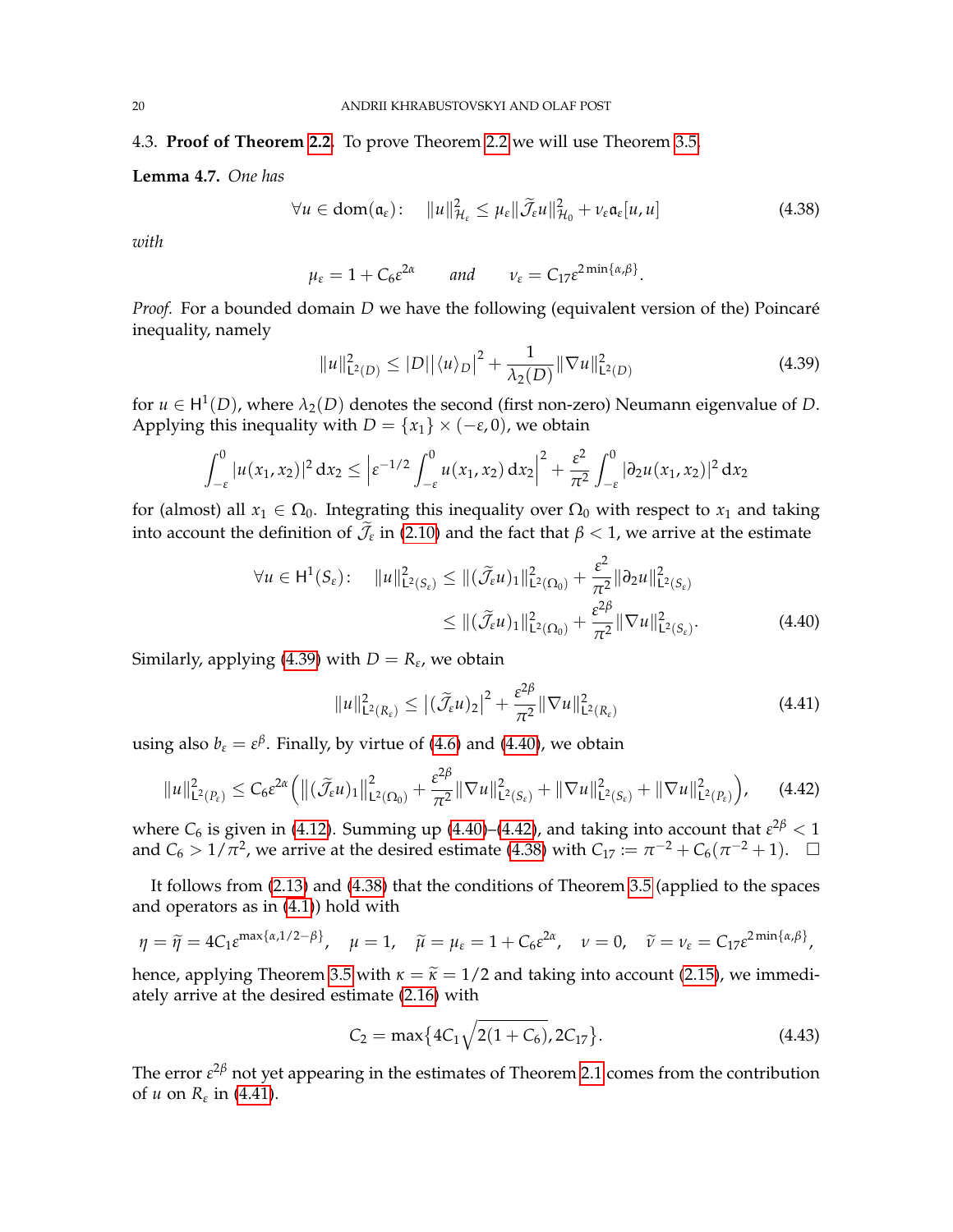4.4. **Proof of the quasi-unitary equivalence.** In this subsection, we additionally show that the identification operators are also *quasi-unitarily equivalent*, see Section [3.3\)](#page-10-0). From this concept, also used in [\[22,](#page-22-15) [23\]](#page-22-4), the convergence of operator functions as in Proposition [3.8](#page-11-1) follows. Note that we have given a more explicit (and better) estimate on the spectral convergence in Theorem [3.5](#page-8-0) here, although it was already shown in [\[22,](#page-22-15) [23\]](#page-22-4). We have commented on the differences in Remark [3.10.](#page-11-2)

<span id="page-20-1"></span>**Lemma 4.8.** *We have*  $\mathcal{J}_{\varepsilon} \mathcal{J}_{\varepsilon} f = f$  for all  $f \in \mathcal{H}_0$  and

$$
\forall u \in \text{dom}(\mathfrak{a}_{\varepsilon}) : \quad \|u - \mathcal{J}_{\varepsilon} \widetilde{\mathcal{J}}_{\varepsilon} u\|_{\mathcal{H}_{\varepsilon}} \leq C_{18} \varepsilon^{\min\{\alpha,\beta\}} \|u\|_{\mathcal{H}^1_{\varepsilon}}
$$

*Proof.* For a domain *D*, the standard Poincaré inequality

<span id="page-20-2"></span>
$$
||u - \langle u \rangle_D||^2_{\mathsf{L}^2(D)} \le \frac{1}{\lambda_2(D)} ||\nabla u||^2_{\mathsf{L}^2(D)}
$$
(4.44)

holds (in fact, [\(4.39\)](#page-19-2) is equivalent to [\(4.44\)](#page-20-2)). Using (4.44) with  $D = \{x_1\} \times (-\varepsilon, 0)$  and  $D = R_{\varepsilon}$ , and the estimate [\(4.6\)](#page-12-7), we obtain

$$
\|u - \mathcal{J}_{\varepsilon}\widetilde{\mathcal{J}}_{\varepsilon}u\|_{\mathcal{H}_{\varepsilon}}^{2} = \int_{\Omega_{0}}\|u(x_{1},\cdot)-\langle u(x_{1},\cdot)\rangle_{(-\varepsilon,0)}\|_{\mathsf{L}^{2}((-\varepsilon,0))}^{2} dx_{1} + \|u\|_{\mathsf{L}^{2}(P_{\varepsilon})}^{2} + \|u - \langle u\rangle_{R_{\varepsilon}}\|_{\mathsf{L}^{2}(R_{\varepsilon})}^{2}
$$
  

$$
\leq \frac{\varepsilon^{2}}{\pi^{2}} \int_{\Omega_{0}}\|\partial_{2}u(x_{1},\cdot)\|_{\mathsf{L}^{2}((-\varepsilon,0))}^{2} dx_{1}
$$
  

$$
+ C_{6}\varepsilon^{2\alpha}\left(\|u\|_{\mathsf{L}^{2}(S_{\varepsilon})}^{2} + \|\nabla u\|_{\mathsf{L}^{2}(S_{\varepsilon})}^{2} + \|\nabla u\|_{\mathsf{L}^{2}(P_{\varepsilon})}^{2}\right) + \frac{\varepsilon^{2\beta}}{\pi^{2}}\|\nabla u\|_{\mathsf{L}^{2}(R_{\varepsilon})}^{2}
$$
  

$$
\leq C_{18}^{2}\varepsilon^{2}\min\{\alpha,\beta\}\|u\|_{\mathcal{H}^{1}_{\varepsilon}}^{2},
$$

with  $C_{18} \coloneqq (C_6 + \pi^{-2})^{1/2}$  (for the last step note that  $\beta < 1$  and  $C_6 > 1/\pi^2$ ). The lemma is proven.  $\Box$ 

## 5. Countably many *δ*-interactions

<span id="page-20-0"></span>The obtained results can be easily extended to Schrödinger operators with countably many  $\delta$ -interactions. Namely, let  $\Omega_0 = (\ell_-, \ell_+)$  and let  $Z \subset \Omega_0$  be an at most countable set satisfying

$$
\inf_{z,z'\in Z,z\neq z'}|z-z'|>0.
$$
\n(5.1)

Note that if *Z* is infinite, then [\(5.1\)](#page-20-3) is possible only for  $|\Omega_0| = \infty$ . Let  $V_0 \in L^{\infty}(\Omega_0)$  and  $(\gamma_z)_{z \in \mathbb{Z}}$  be a family of positive numbers such that

<span id="page-20-5"></span><span id="page-20-4"></span><span id="page-20-3"></span>
$$
\sup_{z\in Z}\gamma_z<\infty.\tag{5.2}
$$

In  $\mathsf{L}^2(\Omega_0)$  we consider the operator  $\widehat{\mathcal{A}}_Z$  defined by the operation

$$
-\frac{\mathrm{d}^2}{\mathrm{d}x^2}+V_0 \quad \text{on} \quad \Omega_0 \setminus Z,
$$

Neumann conditions at  $\ell_$  (provided  $\ell_$  > −∞) and  $\ell_+$  (provided  $\ell_+ < \infty$ ), and *δ*-coupling with strength  $\gamma_z$  at  $z \in Z$ . The case

$$
Z = \mathbb{Z}, \quad \gamma_z = \gamma, \quad V_0 = 0 \tag{5.3}
$$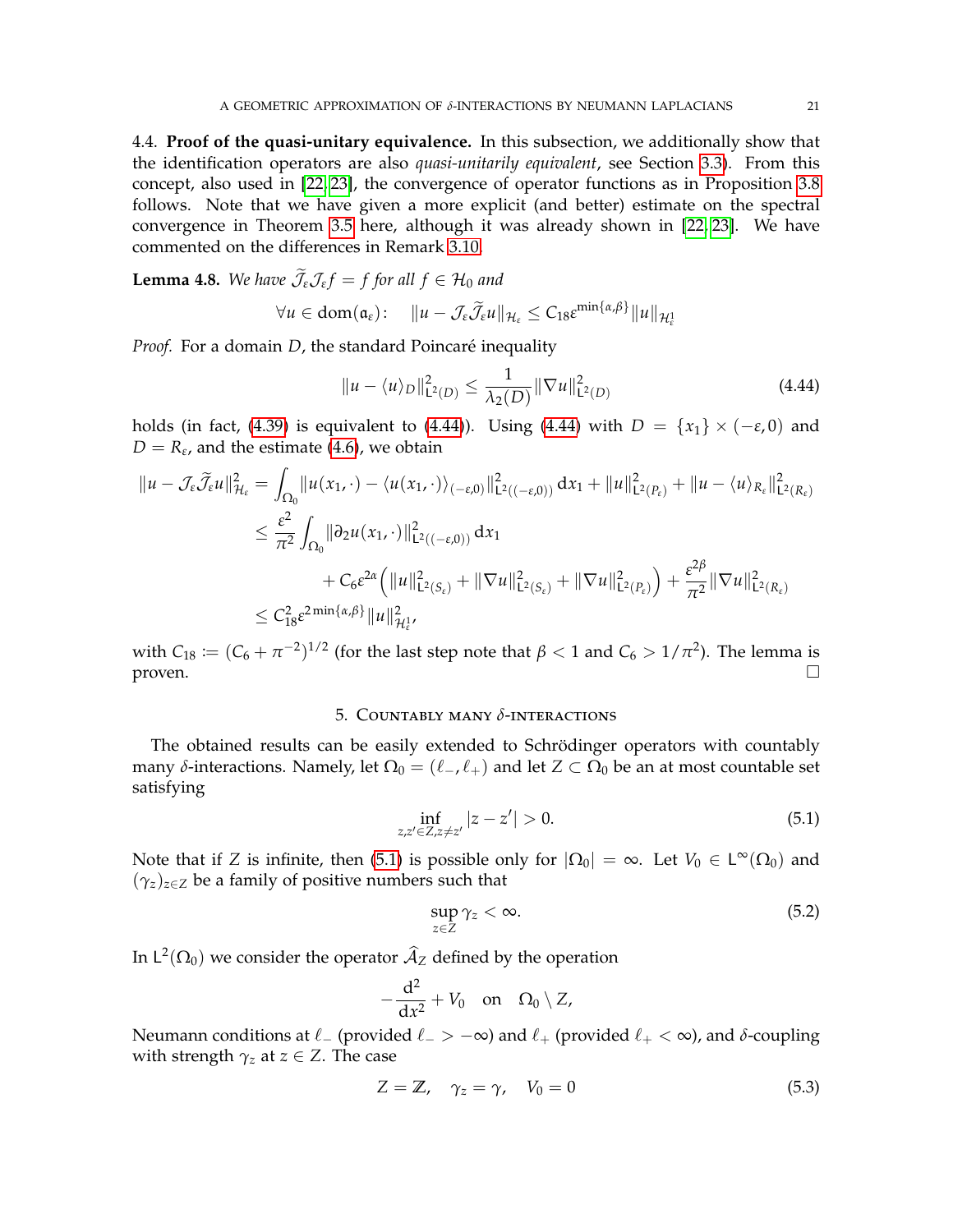corresponds to the Kronig-Penney model. To approximate  $\widehat{A}_Z$ , we consider the domain

<span id="page-21-2"></span>
$$
\Omega_{\varepsilon} = \mathrm{int}(\overline{S_{\varepsilon}} \cup \Big( \bigcup_{z \in Z} (P_{z,\varepsilon} \cup R_{z,\varepsilon}) \Big), \tag{5.4}
$$

consisting of the straight strip  $S_{\varepsilon} = \Omega_0 \times (-\varepsilon, 0)$ , and the family of "rooms"  $R_{z,\varepsilon}$  and "passages" *Pz*,*<sup>ε</sup>* given by

$$
R_{z,\varepsilon}=\left(z-\frac{b_{\varepsilon}}{2},z+\frac{b_{\varepsilon}}{2}\right)\times (h_{\varepsilon},h_{\varepsilon}+b_{\varepsilon}),\quad P_{z,\varepsilon}=\left(z-\frac{d_{z,\varepsilon}}{2},z+\frac{d_{z,\varepsilon}}{2}\right)\times (0,h_{\varepsilon}).
$$

Here  $d_{\varepsilon} = \gamma_z \varepsilon^{\alpha+1}$ ,  $h_{\varepsilon} = \varepsilon^{\alpha}$ ,  $b_{\varepsilon} = \varepsilon^{\beta}$  with  $\alpha > 0$  and  $0 < \beta < \frac{1}{2}$ . We choose  $\varepsilon$  to be small enough, such that the bottom part (respectively, the top part) of *∂Pz*,*<sup>ε</sup>* is contained in the top part of *∂S<sup>ε</sup>* (respectively, the bottom part of *∂Rz*,*ε*), and moreover the neighbouring rooms are disjoint; this can be achieved due to [\(5.1\)](#page-20-3)–[\(5.2\)](#page-20-4). As before,

<span id="page-21-1"></span><span id="page-21-0"></span>
$$
\mathcal{A}_{\varepsilon} = -\Delta_{\Omega_{\varepsilon}} + V_{\varepsilon},\tag{5.5}
$$

where ∆Ω*<sup>ε</sup>* is the Neumann Laplacian in Ω*<sup>ε</sup>* , and the potential *V<sup>ε</sup>* is defined as in [\(2.12\)](#page-5-5).

As in the case of a single *δ*-interaction one has the estimate

$$
\widetilde{d}_{\mathrm{H}}\left(\sigma(\mathcal{A}_{\varepsilon}), \sigma(\widehat{\mathcal{A}}_{Z}) \cup \{0\}\right) \leq C \varepsilon^{\min\{\alpha, 1/2 - \beta, 2\beta\}},\tag{5.6}
$$

where  $C > 0$  is a constant independent of  $\varepsilon$ . The proof of [\(5.6\)](#page-21-0) is similar to the proof of Theorem [2.2.](#page-6-2) It relies on the abstract Theorems [3.1](#page-7-0) and [3.5](#page-8-0) being applied to

$$
\mathcal{H}_{\varepsilon} := \mathsf{L}^2(\Omega_{\varepsilon}), \quad \mathcal{A}_{\varepsilon} \text{ as in (5.5)}, \quad \mathcal{H}_0 := \mathsf{L}^2(\Omega_0) \oplus \ell^2(Z), \quad \mathcal{A}_0 := \widehat{\mathcal{A}}_Z \oplus 0_{\ell^2(Z)}
$$

and appropriately modified operators  $\mathcal{J}_{\varepsilon}$ ,  $\tilde{\mathcal{J}}_{\varepsilon}$ ,  $\mathcal{J}_{\varepsilon}^1$ ,  $\tilde{\mathcal{J}}_{\varepsilon}^1$ .

One of the byproducts of this result is the tool for constructing periodic Neumann waveguides with spectral gaps. Namely, it is known [\[1,](#page-22-0) Sec. III.2.3] that the spectrum of the Kronig-Penney operator [\(1.1\)](#page-0-0) has infinitely many gaps provided  $\gamma \neq 0$ . Then, using the estimate [\(5.6\)](#page-21-0), we conclude that for any  $m \in \mathbb{N}$  the Neumann Laplacian on the periodic domain Ω*<sup>ε</sup>* [\(5.4\)](#page-21-2) (cf. [\(5.3\)](#page-20-5)) has at least *m* gaps provided *ε* sufficiently small enough.

As another byproduct of our careful calculations of the constants, we may also allow that *Z* = *Z*<sub>*ε*</sub> depends on *ε* in such a way that  $inf_{z,z'\in Z_e,z\neq z'}|z-z'| = 2ℓ_ε > 0$  is still positive as in [\(5.1\)](#page-20-3), but with  $\ell$ <sup>*ε*</sup> → 0. Moreover, we may allow that  $γ$ *z* =  $γ$ *z*<sub>*ε*</sub> depends on *ε* such that  $\gamma_{z,\varepsilon} \to \infty$  as  $\varepsilon \to 0$ . If, for example,  $\ell_{\varepsilon} = \varepsilon^{\tau}$  and  $\gamma_{z,\varepsilon} = \gamma_{z,1} \varepsilon^{-\omega}$ , then we can show a spectral estimate as in [\(5.6\)](#page-21-0) remains valid, namely we have  $d_H(\sigma(\mathcal{A}_{\varepsilon}), \sigma(\mathcal{A}_{Z_{\varepsilon}}) \cup \{0\}) \to 0$ as  $\varepsilon \to 0$  provided  $\tau > 0$  and  $\omega > 0$  are sufficiently small. Such results are useful when approximating other point interactions by *δ*-interactions of the form  $A_{Z_{\varepsilon}}$ , as e.g. done for certain self-adjoint vertex conditions on a metric graph, see [\[12\]](#page-22-26) and the references therein.

#### **ACKNOWLEDGEMENTS**

The work of the first author is partly supported by the Czech Science Foundation (GACR) through the project 21-07129S. This research was started when the first author was a postdoctoral researcher in Graz University of Technology; he gratefully acknowledges financial support of the Austrian Science Fund (FWF) through the project M 2310-N32.